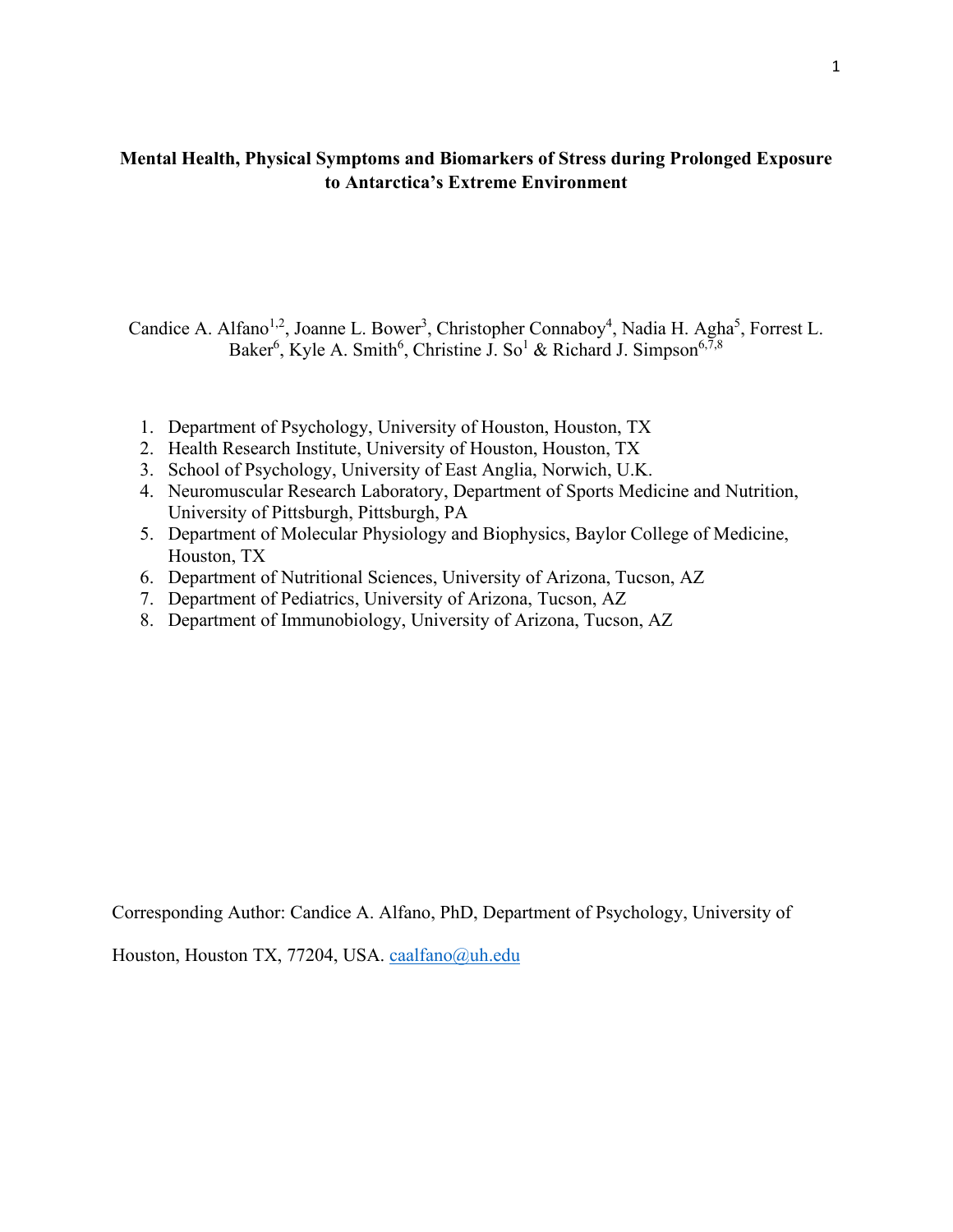#### **Abstract**

The Antarctic environment is characterized by many of the same extreme stressors as longduration space flight (LDSE), thereby providing a useful earth-based analog for examining changes in and predictors of mental health over time. At coastal ( $n = 88$ ) and inland ( $n = 22$ ) Antarctic stations we tracked mental health symptoms across a nine-month period including winter-over using the Mental Health Checklist (MHCL; Bower et al., 2019). Our monthly assessment battery also examined changes in physical complaints, biomarkers of stress, and the use of different emotion regulation strategies. MHCL positive adaptation scores showed linear decreases whereas MHCL poor self-regulation scores and severity of physical symptoms increased across the study period. During-mission use of emotion regulation strategies and dehydroepiandrosterone (DHEA) levels predicted end-of-study MHCL scores, whereas traitbased psychological measures collected at the start of the mission showed little predictive utility. Results suggest that interventions and counter measures aimed at enhancing positive affect/emotion during prolonged exposure to extreme environments may be useful in reducing psychological risk.

Keywords: Antarctica; emotion regulation; mental health; physical symptoms; space flight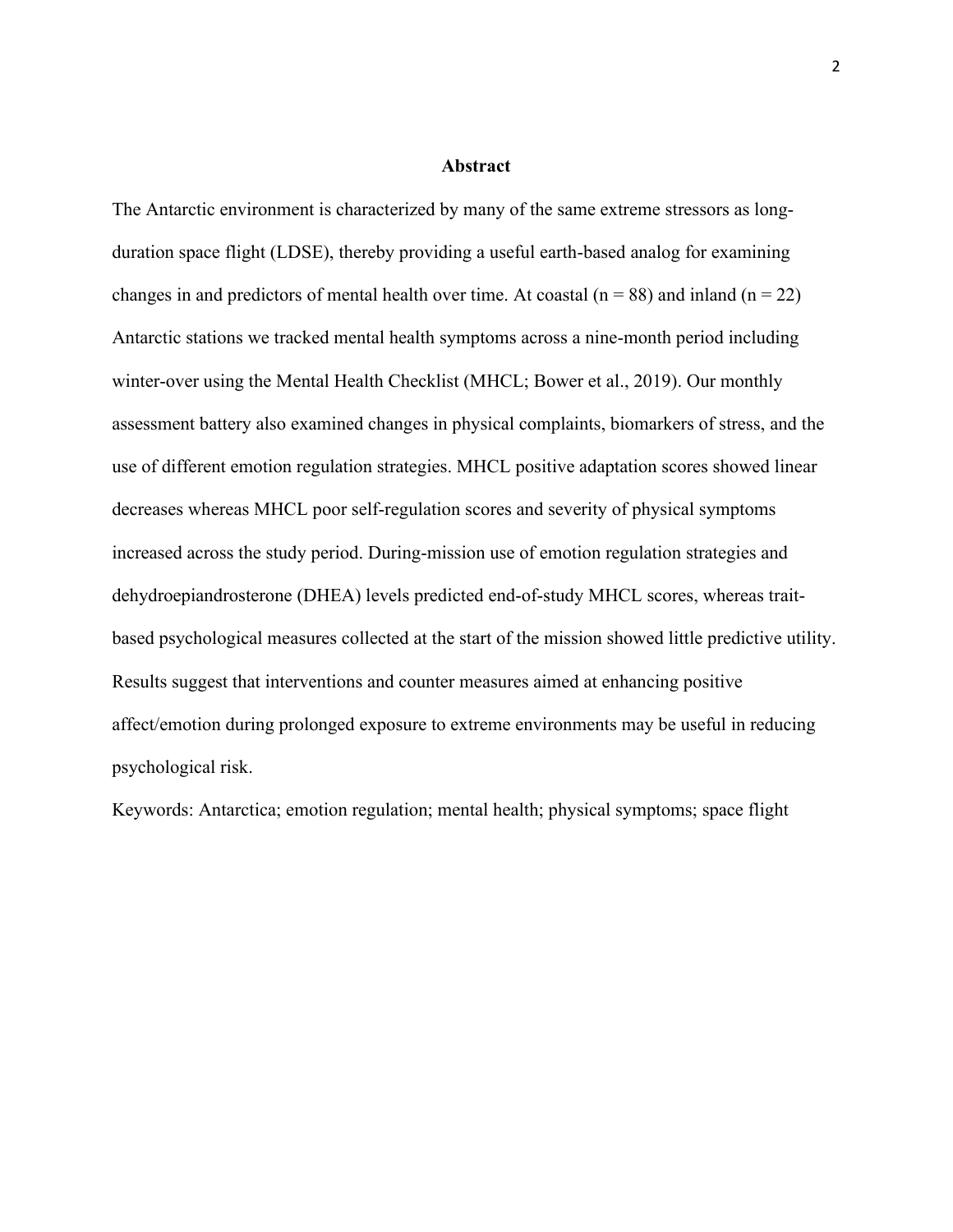## 1. Introduction

Adverse psychological reactions are recognized among the most serious risks posed to crew members and mission success during space flight (Alfano et al., 2018; Slack et. al., 2009). Selection methods and counter measures help to reduce such risk, but even the most competent and highly-skilled individuals are susceptible to adaptation problems within extreme environments. While the reported incidence of psychological crises occurring during previous missions is notably low (Gushin et al., 1993; Institute of Medicine, 2001; Otto, 2007), longduration space exploration (LDSE) such as a Mars mission will significantly extend astronauts' exposure to a range of stressors including extreme confinement and social isolation, microgravity, monotony of environmental stimuli, delays in communication, and limited privacy. A convergence of such extreme stressors is likely to produce a range of symptoms, but surprisingly little is known about the types of psychological reactions most likely to occur in isolated, confined, extreme (ICE) environments.

The Antarctic is regarded as an ideal analog for space because its extreme environment is characterized by numerous stressors that mirror those associated with extended-duration space flight. In addition to small crews and limited communication during Antarctic winter months, the environment offers little sensory stimulation and extended periods of darkness and harsh weather conditions restrict outdoor activity. Evacuation is difficult if not impossible. Evacuation is difficult if not impossible. Several classifications of psychological maladjustment have been proposed over the years to facilitate identification and early intervention in polar settings (Cazes et al., 1989; Gunderson, 1966; Strange & Klein, 1974) but none have received wide-spread adoption. As a result, an array of measures, constructs and symptoms have been examined, most often with a central focus on negative mood (Alfano et al., 2018). Although several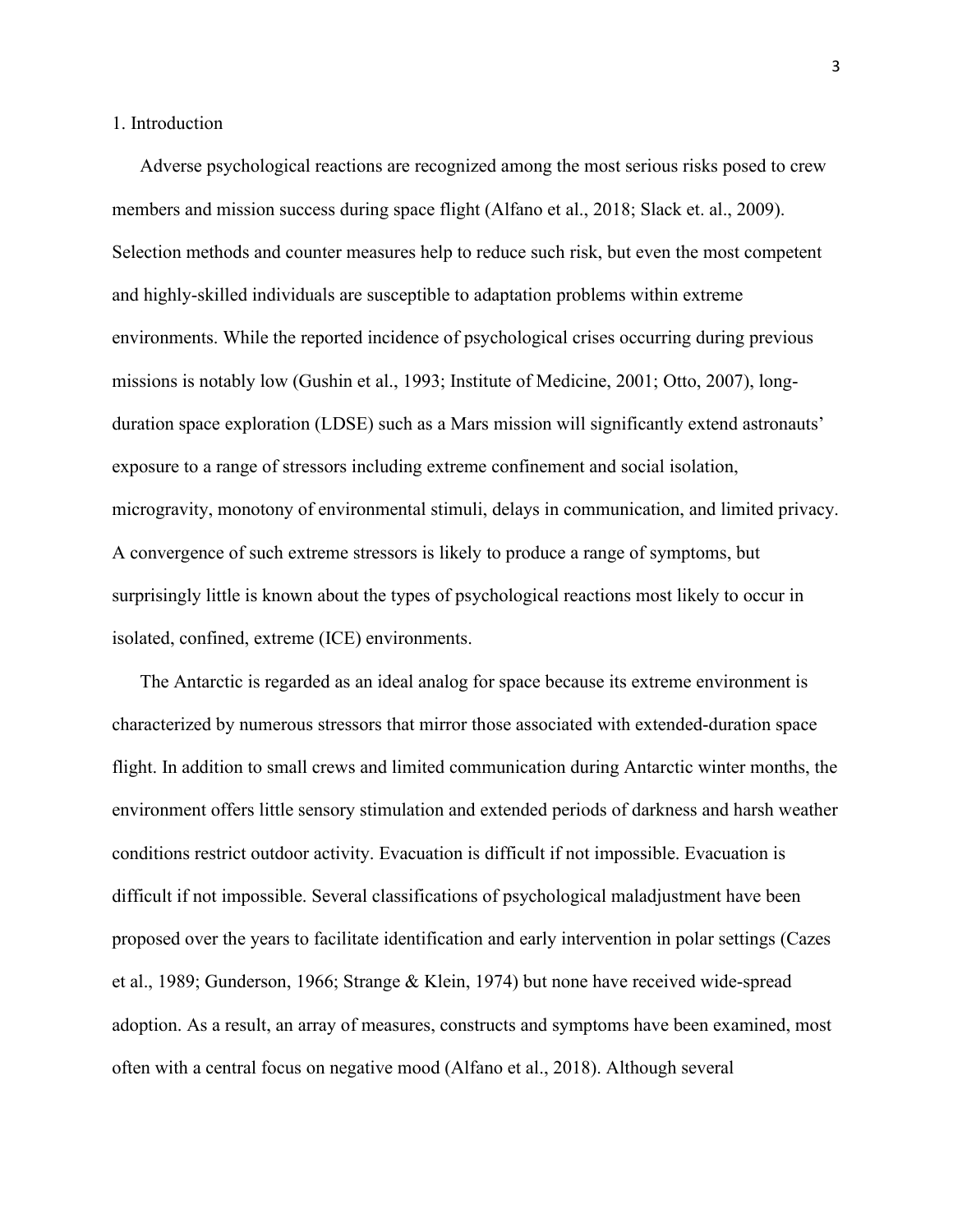investigations have reported overall low rates of negative mood among polar expedition and station crews (Kahn & Leon, 1994; Palinkas & Houseal, 2000; Weiss et al., 2000; Xu et al., 2003), a recent meta-analysis of data from 21 studies reveals negative mood to fluctuate considerably across the course of Antarctic winter-over (Hawkes & Norris, 2017). Likewise, extended Antarctic stays also negatively impact positive emotional states (Ehmann, Altbäcker, & Balázs, 2018) and coping (Sandal, van deVijver & Smith, 2018) over time. These results make clear a need to assess psychological functioning among polar crews repeatedly across multiple time points using a broad framework for understanding psychological adaptation in ICE environments.

Recently, our group developed a self-report measure of psychological reactions for use in ICE environments, the Mental Health Checklist (MHCL; Bower et al., 2019). Exploratory and confirmatory factor analyses of the original questionnaire in two community samples produced a 23-item measure with three reliable subscales measuring *positive adaptation*, *poor selfregulation*, and *anxious apprehension*. Reliability and convergent validity of the MHCL subscales were further demonstrated in a sample of 110 crew members shortly after arrival at one of two Antarctic stations. In the current study, we examined monthly changes in these subscales in the same Antarctic cohort over the course of a winter season, as well as the extent to which several relevant, trait-based psychological constructs assessed at baseline (i.e., distress tolerance, anxiety sensitivity, and emotion dysregulation) might serve to predict end of study MHCL scores.

In addition, because emotional reactions in ICE environments might be less prognostic of mental health risk than the degree to which they can be effectively managed by the individual, we collected monthly reports of strategies used to regulate emotions. In contrast to a focus on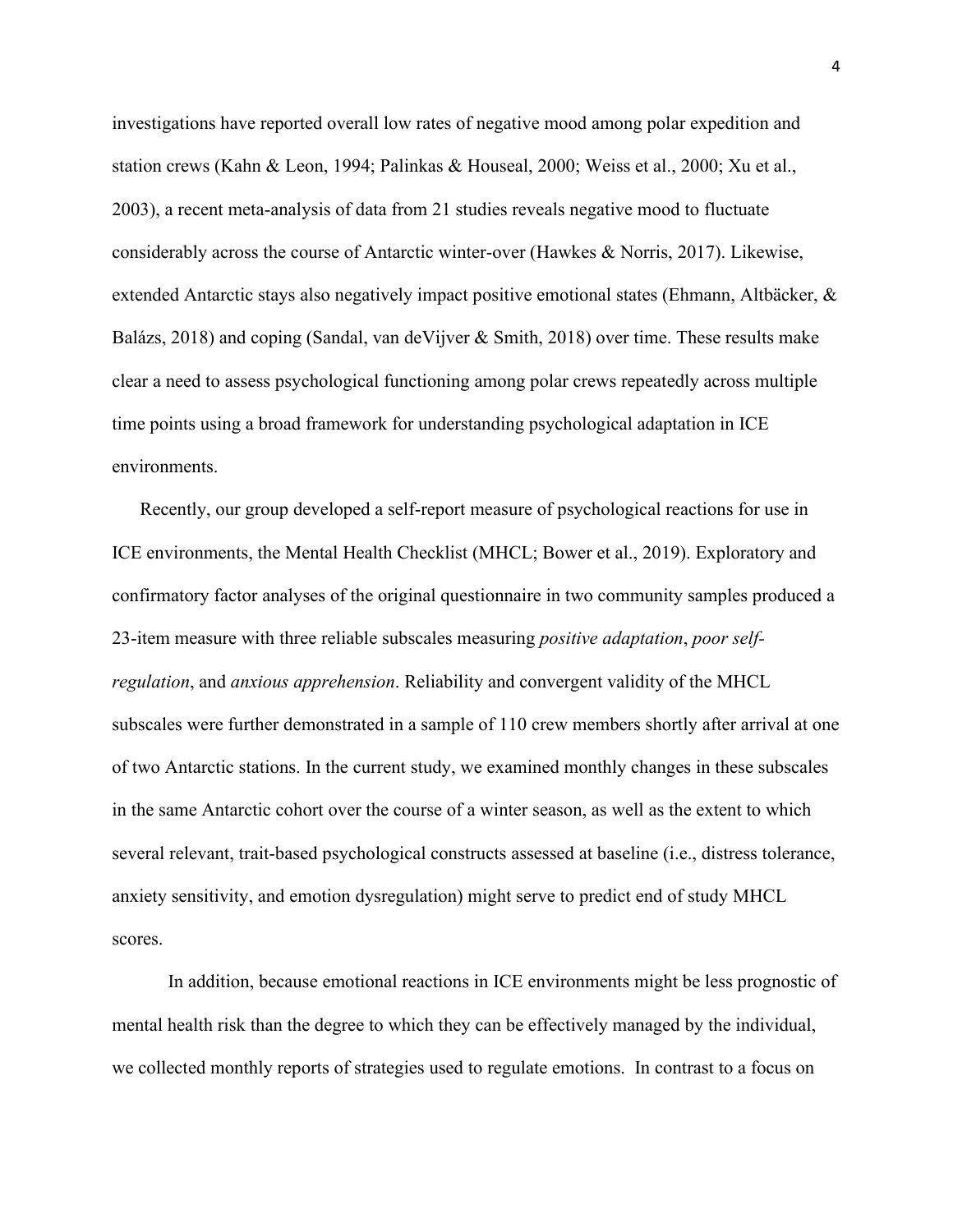'coping' which is concerned with the reduction of negative states, emotion regulation refers to the heterogeneous set of actions that influence what emotions we have, when we have them, and how often (Gross, 2002). In our study, we focused specifically on strategies used to alter the intensity and/or duration of positive emotions (i.e., happy, excited, enthused) since many of the stressors present in ICE environments (e.g., altered light-dark patterns, monotony, confinement, social isolation, circadian disruption) are known to significantly degrade positive affect/emotions (Alfano et al. 2018). Positive emotions are also known to robustly influence overall mental health and well-being (Fredrickson, 2000), yet remain understudied in ICE settings.

An additional focus of our study was on the presence of physical symptoms/complaints. Several environmental factors encountered in the Antarctic are known to produce physical changes directly linked with mental health difficulties. For example, long-term exposure to cold temperatures produces changes in thyroid function that can cause fatigue, sluggishness, and changes in urination (Palinkas et al., 2001; Reed et al., 2001), recognized symptoms of low mood/depression (Palinkas et al., 2004; Strange & Klein, 1974). High altitudes can result in headaches, light-headedness, and cardiopulmonary symptoms including tachycardia and dyspnea (Roth et al., 2002), known features of anxiety and panic (Rodway et. al., 2004; Roth et al., 2002). Physical complaints reported by Antarctic winter-over personnel might therefore serve as 'red flags' for problematic changes in mental health. Findings toward this end are both limited and mixed. For example, among a 24-member Antarctic expedition crew, physical symptoms peaked at mid-winter whereas the highest levels of anxiety occurred subsequently in late winter (Khandelwal et al., 2017). Conversely, in another Antarctic winter-over cohort, thymic reactions (e.g., low mood) increased linearly across mission whereas somatic symptoms (e.g., fatigue, headache, etc.) showed an opposing linear decrease over time (Décamps and Rosnet, 2005).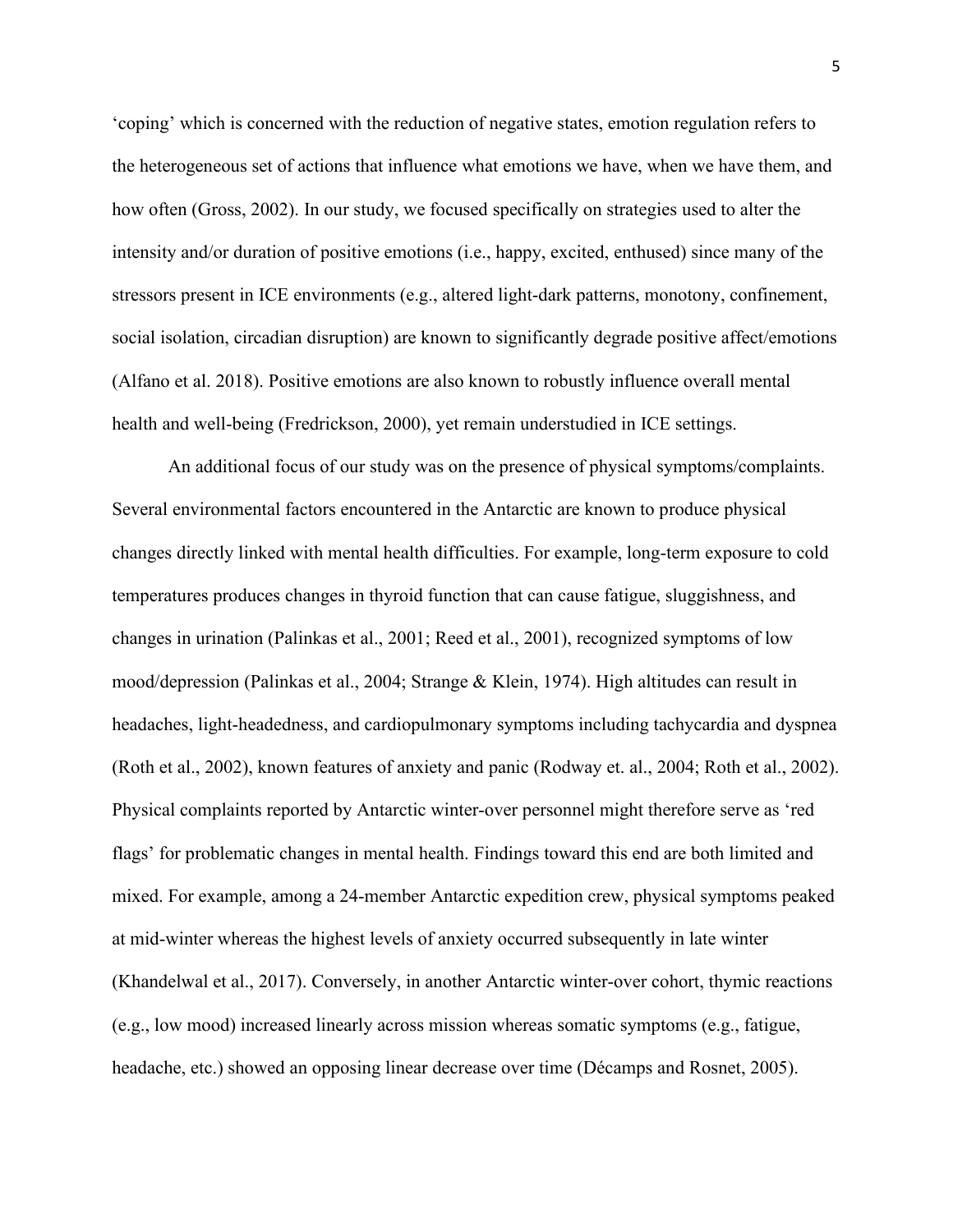Finally, since stress hormones correspond and interact with both psychological and somatic symptoms, we examined corresponding monthly changes in biomarkers of stress collected via saliva sampling. We specifically focused on three indices: cortisol, dehydroepiandrosterone (DHEA), and their ratio. Whereas cortisol is recognized as a primary stress hormone and found to be hypersecreted in depressed individuals (Duval et al., 2006), DHEA is an endogenous steroid that possesses anti-glucocorticoid properties (Kalimi et. al., 1994). The antagonist action of DHEA to cortisol in the brain suggests that measurement of cortisol alone could provide an incomplete picture of the body's stress response (Goodyer et. al., 1998). Thus, we also examined cortisol:DHEA ratios, which have been found to differentiate depressed patients from healthy controls (Michael et al., 2000).

#### *1.1 Current Study*

The current investigation included personnel stationed at either an inland (South Pole) or coastal (McMurdo) station during a nine-month period including winter-over. We had several specific aims. First, we examined and compared changes in monthly MHCL scores, physical symptoms, and stress biomarker levels both within and between the two stations across mission. We also examined monthly use of five specific cognitive strategies commonly used to regulate (i.e., increase or decrease) positive emotions across the mission in the full sample. Second, we examined the extent to which trait-based psychological measures assessed at baseline served to predict MHCL scores at the end of mission. Finally, we explored whether within-mission severity of physical symptoms, stress biomarkers, and/or emotion regulatory strategies predicted end of mission MHCL scores.

- 2. Materials and Methods
- *2.1 Participants*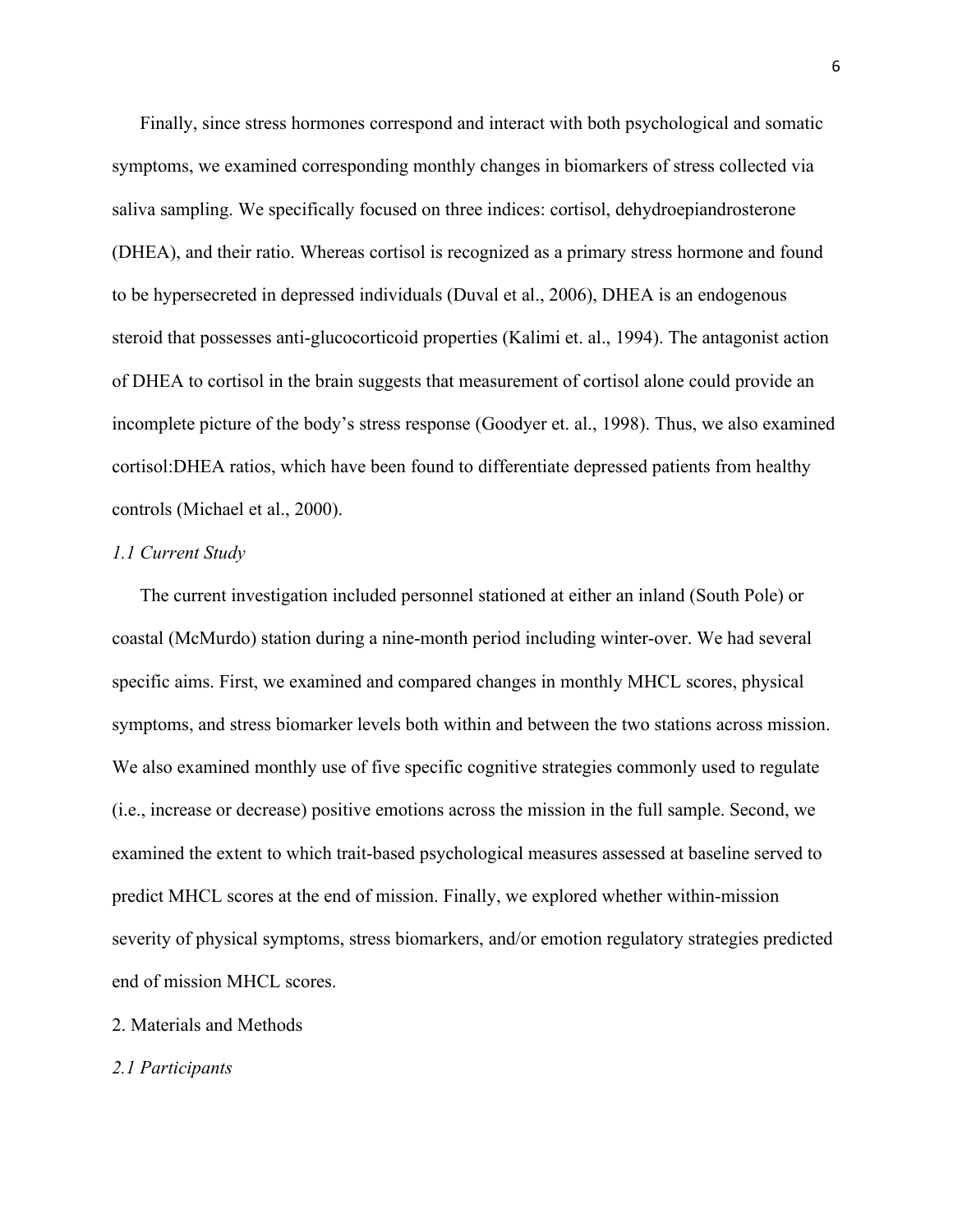A total of 110 participants were enrolled during the nine-month study period (February through October) which included winter months. At McMurdo,  $n = 88$  personnel were enrolled and at the South Pole,  $n = 22$  were enrolled. All on-station personnel were eligible to participate. Of the total enrolled sample, participants were predominantly white  $(94.5\%, n = 104)$  males (80%,  $n = 88$ ) between the ages of 22 and 70 years ( $M = 37.63$ ,  $SD = 11.95$ ). Characteristics of the full sample and at each station are displayed in Table 1. One participant was removed from the study after the baseline assessment due to non-compliance with study procedures (i.e., did not complete measures). Another 16 participants withdrew prior to their scheduled departure from Antarctica. Reasons for withdrawal included emergency medical/behavioral evacuation (*n*  $=$  7), premature termination of employment contract ( $n = 2$ ), work schedule conflicts ( $n = 3$ ), and unwillingness to continue with study procedures  $(n = 4)$ .

For participants at McMurdo, where departure from the ice is possible during the winter months, personnel differ in the amount of time spent at the station, thus the number of monthly sessions completed varied, ranging from one to seven months. At the South Pole, where smaller crews deploy together, a majority of subjects completed all nine months of assessments. See Table 2*.*

## *2.2 Environment at the McMurdo Station*

McMurdo Station is a coastal scientific research base located on the southernmost tip of Ross Island, operated by the United States Antarctic Program. It contains the largest community in Antarctica, supporting up to approximately 1,000 personnel during peak summer months (December and January) and approximately 250 people each winter. Given its proximity to the sea, transportation to and from the station is readily available, making evacuation possible even during the coldest months (July-September). Average daily temperature ranges from -3°C (27°F)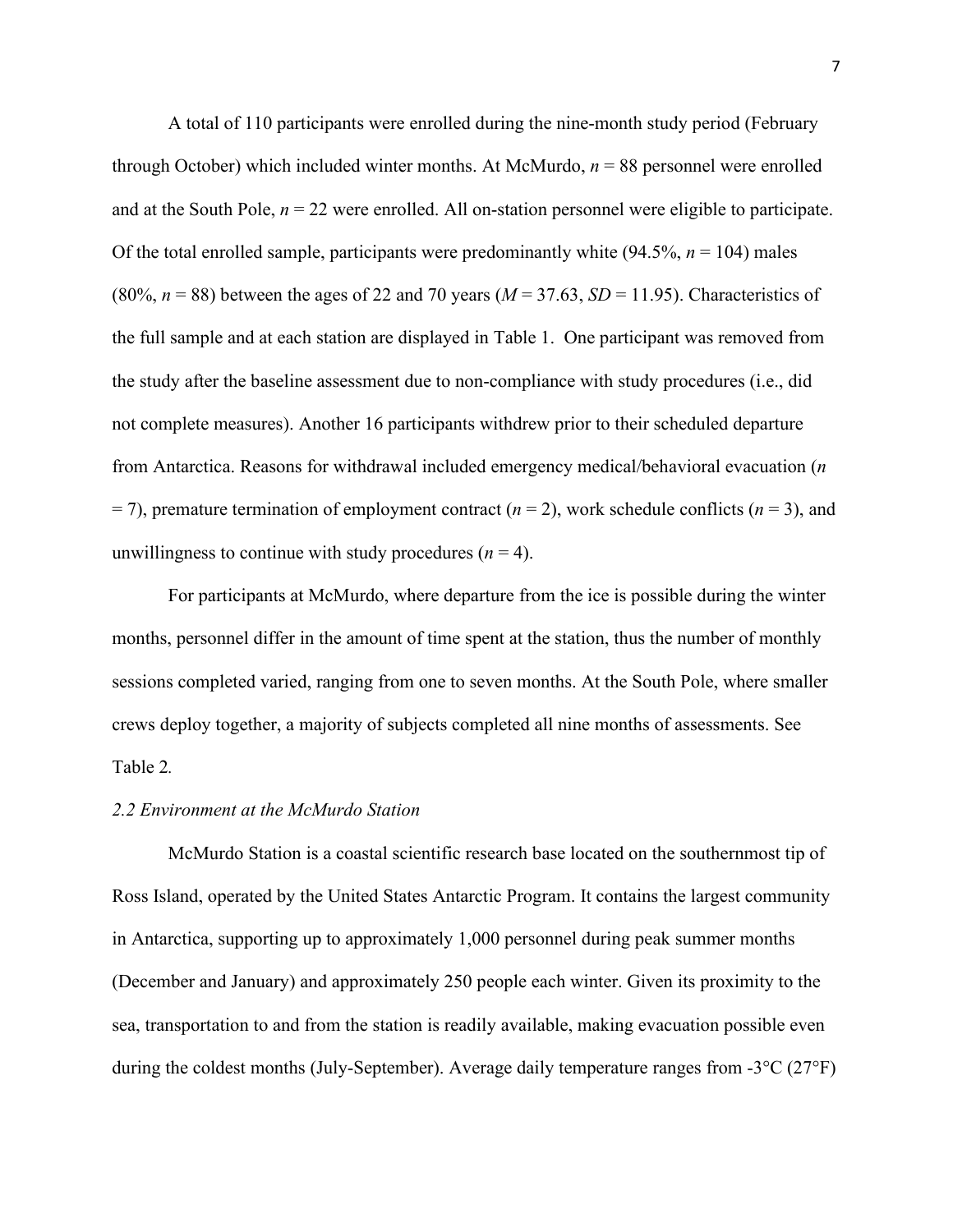in the summer months to  $-27^{\circ}\text{C}$  ( $-17^{\circ}\text{F}$ ) in the winter months. Personnel at McMurdo undergo medical, but not psychological screening prior to arrival at the station.

## *2.3 Environment at the South Pole Station*

The Amundsen-Scott South Pole Station is an inland scientific research base located at the South Pole, also operated by the United States Antarctic Program. The South Pole Station is continuously inhabited, supporting approximately 150 personnel during the summer months and 50 personnel during winter-over (mid-February to late October) when evacuation is impossible. Due to its location, the South Pole station has six months of continuous polar night (i.e., no visible sun above the horizon) from March to September, and has a much more extreme climate, with average daily temperature ranging from -28 $\rm ^{\circ}C$  (-18.4 $\rm ^{\circ}F$ ) in the summer months to -60 $\rm ^{\circ}C$  (-75.6°F) in the winter months. South Pole personnel undergo psychological screening, including interviews by a mental health professional prior to arriving on station.

## *2.4 Measures*

#### 2.4.1 Baseline Only

**Demographics Questionnaire**. Demographic information was collected at baseline including information about sex, age, race/ethnicity, educational level, marital status, prior military service, and previous Antarctic experience.

**Anxiety Sensitivity Index-III** (ASI-III; Taylor et al., 2007). The ASI-III is an 18-item measure in which respondents indicate the extent to which they are concerned about possible negative consequences of anxiety-related symptoms (e.g., "It scares me when my heart beats rapidly"). Responses are summed to create a total score. A high ASI score has been shown to be a powerful and unique predictor of panic attacks, post-traumatic stress, and fears. The ASI-III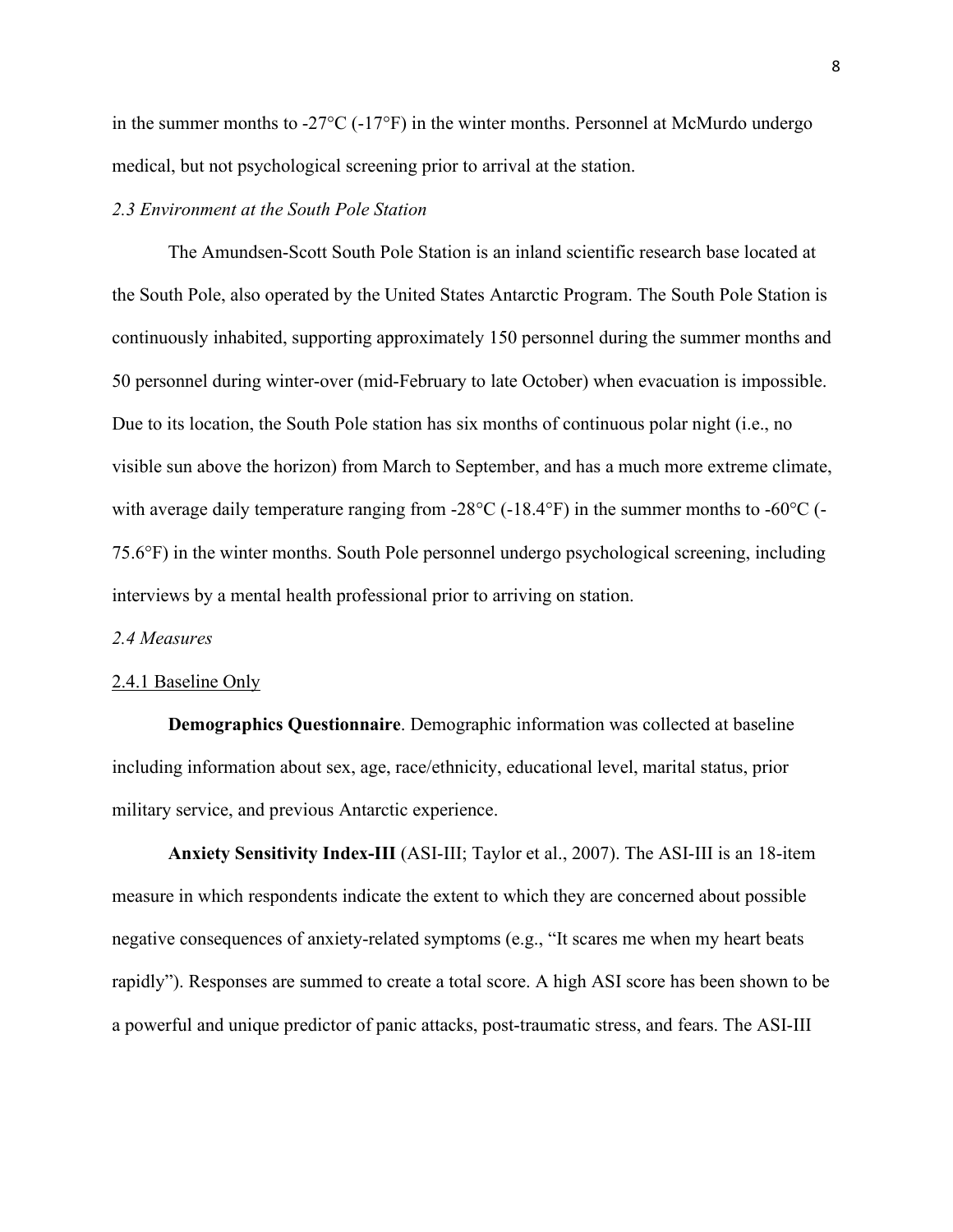has strong psychometric properties (Taylor et al., 2007) and full-scale reliability for the current sample was good ( $\alpha$  = .86).

**Distress Tolerance Scale** (DTS; Simons & Gaher, 2005). Distress tolerance refers to the capacity to experience and withstand negative psychological states. The DTS is a 15-item selfreport questionnaire examining the degree to which individuals experience negative emotions as intolerable (e.g., "I can't handle feeling distressed or upset."). The scale has strong psychometric properties (Simons & Gaher, 2005) and showed excellent reliability in the current sample ( $\alpha$  = .91).

**Difficulties in Emotion Regulation Scale** (DERS; Gratz & Roemer, 2004). Emotion regulation deficits have been found to underlie a broad range of affective problems and disorders. The DERS is a multi-faceted measure of emotion regulation that specifically evaluates deficits in the ability to regulate negative emotions. The 36-item measure yields a total score as well as several subscales. The DERS has been shown to have good test-retest reliability and high internal consistency. In the current sample, the full scale and subscales all showed good reliability ( $\alpha$ 's = .80-.92).

#### 2.4.2 Baseline and Monthly

**The Mental Health Checklist (MHCL)**. The MHCL is a 23-item, self-report questionnaire created for use in ICE settings (Bower et al., 2019). The original measure was developed in a sequential manner including interviews with subject matter experts (e.g., NASA psychiatrists, a psychologist with polar experience) and comprehensive literature review. The measure requires rating of each item on an 11-point Likert scale from 0 ("never") to 10 ("always"). The MHCL yields three subscale scores: *positive adaptation* (e.g., in full control, inspired, determined), *poor self-regulation* (e.g., restless/fidgety, inattentive, sleepy) and *anxious*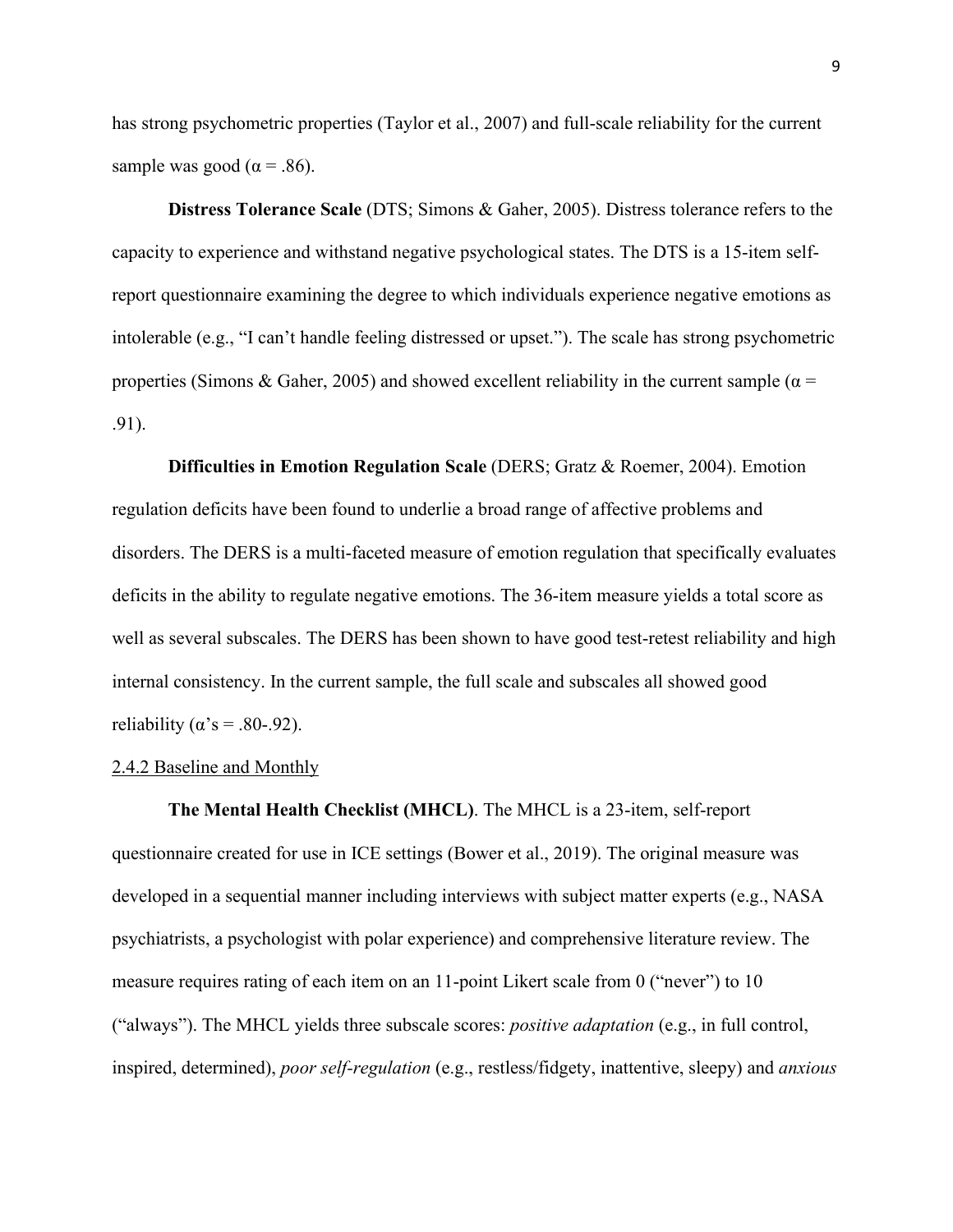*apprehension* (e.g., worried, obsessional/stuck on things). Items were presented in a random order at each time point to prevent practice effects. The measure's psychometric properties were examined in two community samples and reliability for all subscales was found to be good (Bower et al., 2019).

**Regulation of Positive Emotions (RPE)**. In the absence of brief, validated measures for assessing state-based regulation of positive emotional states, we created the 5-item RPE measure for the current study. Items were drawn from the Responses to Positive Affect questionnaire (RPA; Feldman, Joorman & Johnson, 2008) and the Emotion Regulation Questionnaire (Gross & John, 2003), two validated dispositional measures of strategies for regulating positive emotions. Five cognitive response-focused strategies used for regulating (i.e., increasing or decreasing intensity) positive emotions were assessed each month, including *dampening* ("I thought this was too good to be true"), *savoring* ("I savored the moment/feeling"), *reappraisal* ("I changed the way I thought about the situation"), *self-focused rumination* ("I thought about how proud I was of myself") and *suppression* ("I was careful not to express positive emotions"). Participants indicated the extent to which they used each strategy in response to feeling happy, excited, or enthused during the past week on a 5-point scale  $(0 = "not at all" to 4 = "almost all of the time").$ Although the RPE does not yield a total score, correlations between each item and total DERS scores at baseline indicate that items associated with maladaptive regulation were positively correlated with total DERS scores (dampening:  $r = .31$ ,  $p = .001$ ; suppression:  $r = .25$ ,  $p = .008$ ) whereas those associated with adaptive regulation (savoring, self-focused rumination, and reappraisal) did not significantly correlate with the DERS total (*p's* > .1).

**Physical Symptoms Checklist (PSC)**. A list of physical symptoms was generated for the current study using the same procedures described for the MHCL. A final list of 29 items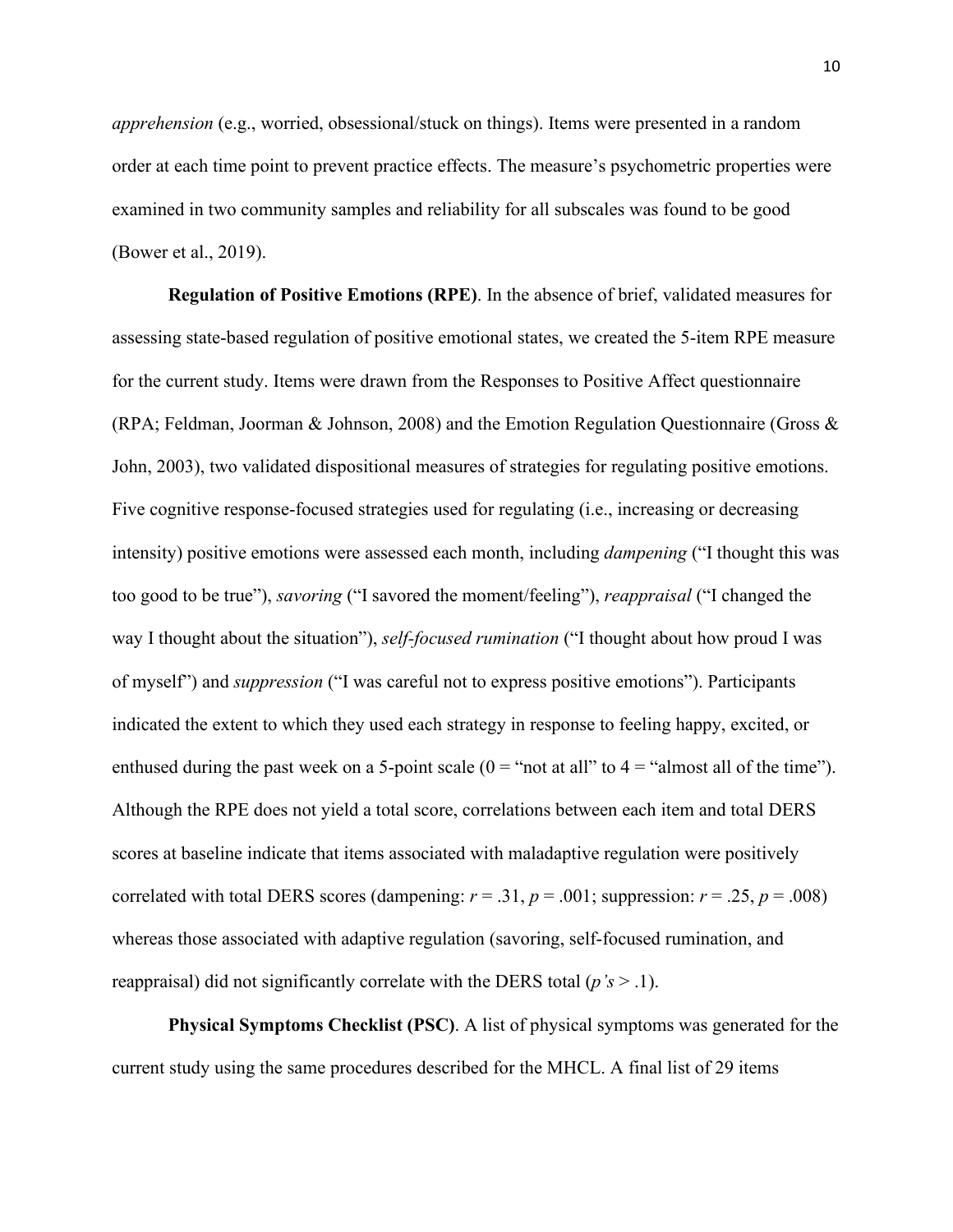including common symptoms experiences in extreme environments was created for use in the current study. The PSC was completed monthly during the same session as the MHCL and RPE measures. Each item was rated on a 0 to 10-point visual analogue scale (similar to MHCL items). Severity of physical symptoms was calculated by totaling scores from all items endorsed at a level greater than 1.

**Biomarkers of Stress**. All saliva collections were made using synthetic swabs (SalivaBio Oral Swabs, Salimetrics®, State College, PA). Participants were instructed to place swabs under their tongue for 3-minutes to saturate and then immediately (within 20 minutes) freeze samples at -20°C. Samples were provided immediately after waking, before eating, brushing teeth, or exercising on 3 non-consecutive days during one week of each month. Equal volumes from each day were pooled into a single monthly sample for analysis. Salivary Cortisol and DHEA ELISA kits were used in accordance with the manufacturer's instructions (Salimetrics®, State College, PA). We have previously compared the ability of each ELISA kit to detect the salivary analyte of interest with the synthetic oral swab against the 'gold-standard' passive drool. The Salimetrics® oral swab and passive drool methods were highly correlated ( $r^2$  = >90%) and spike recovery was >90% for all biomarkers measured. Any plates that indicated processing problems were excluded from analyses.

## *2.5 Procedures*

Participants were invited via posters, information sessions, and snowball sampling (i.e., research participants informed other crew members about the study) to participate in a study assessing neurobehavioral functioning during the austral Antarctic winter. All participants completed baseline questionnaires upon study enrollment. Additionally, during the first week of participation, individuals provided saliva samples upon waking on 3 non-consecutive days (e.g.,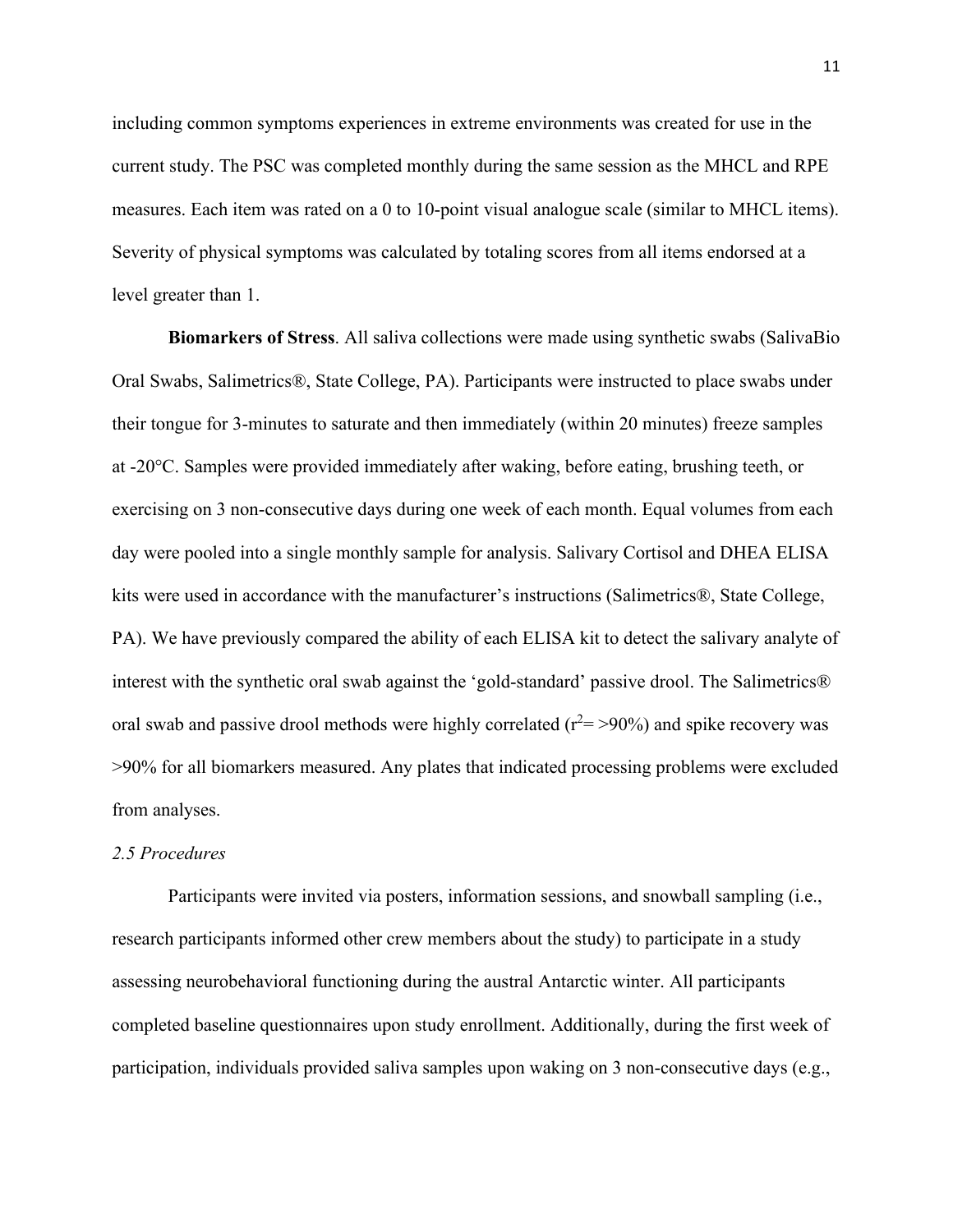Monday, Wednesday, Friday). During each subsequent month, participants completed the MHCL, PSC, and RPE, and provided saliva samples on three non-consecutive days of the same week. Saliva was always collecting upon waking, and questionnaires were completed during working hours. All procedures were approved by the National Aeronautics and Space Administration (NASA) and University of Houston Institutional Review Boards. All participants received a T-shirt at the time of enrollment and were entered into a prize draw to win one of two laptop computers after completing the study.

#### *2.6 Analysis Plan*

All analyses were conducted using SPSS 25.0. Initial exploration of the data showed normality was violated for several measures including the MHCL subscales according to Shapiro-Wilks and Kolmogorov-Smirnov statistics. Parametric analyses were nonetheless conducted since ANOVA/ANCOVA is robust to violations of normality (e.g. Blanca et al., 2017; Levy, 1980). We examined and compared monthly changes in MHCL, RPE, and PSC scores as well as biomarkers of stress across winter using repeated measures analyses of covariance (RM-ANCOVA) where amount of time on station prior to the baseline assessment was entered as a covariate. Where differences between baseline and end of study scores were detected, paired samples t-tests were used to assess changes from baseline for each subsequent month. For station-based comparisons, we compared participants who provided at least 6 months of data, as we had the largest proportion of McMurdo participants who completed assessments at this time point. The extent to which baseline measures and monthly measures predicted end of study MHCL scores were examined using linear regression models. For the post-hoc t-tests, Bonferroni adjustment and boot-strapping (1000 samples) was used to ensure robust analyses.

3. Results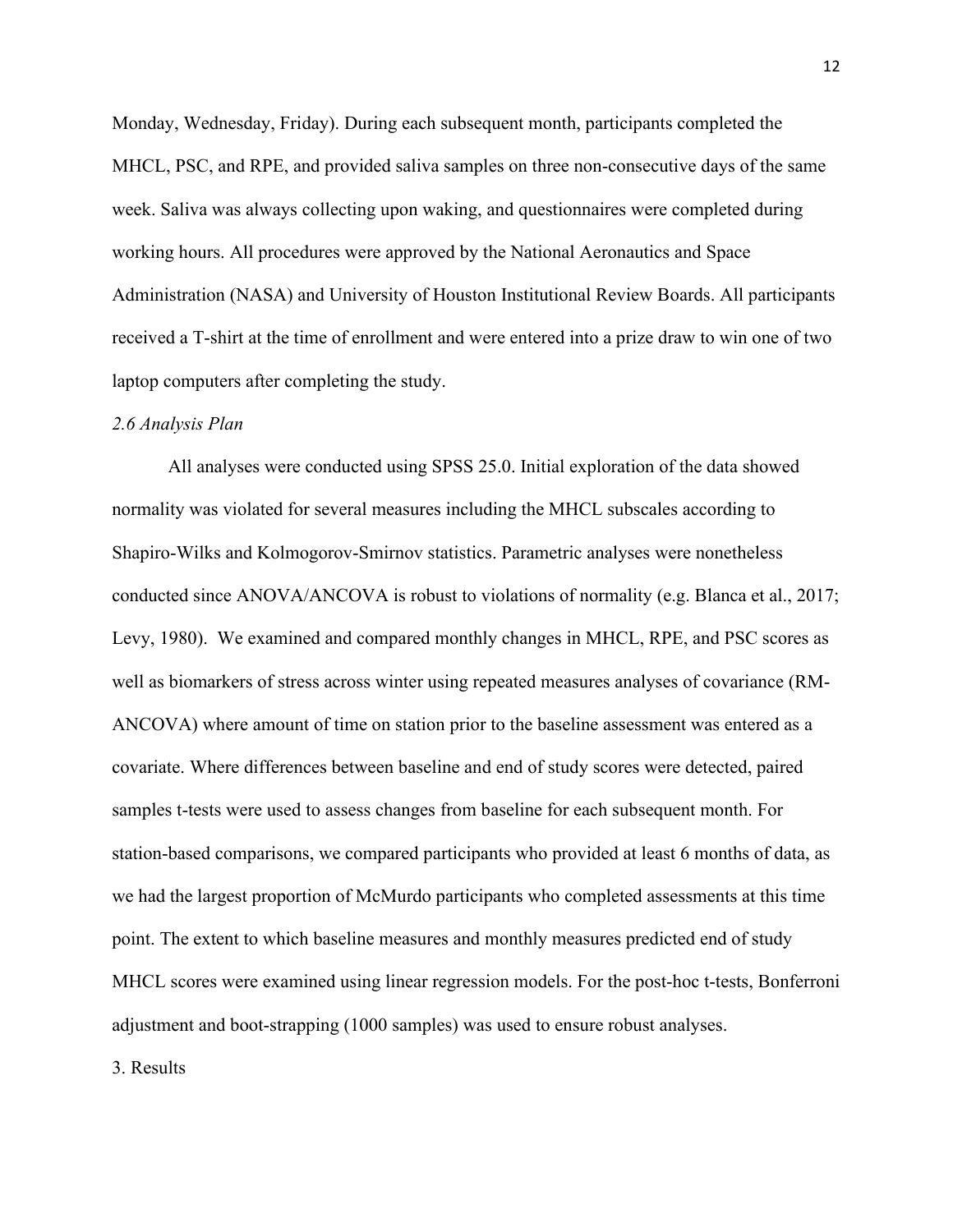### *3.1 Within Mission Changes in Mental Health, Physical Symptoms, and Stress Biomarkers*

#### 3.1.1 Mental Health

Mean MHCL positive adaptation, poor self-regulation and anxious apprehension score at each time point are presented in Table 3. In the full sample, participants showed a significant decrease in positive adaptation,  $F(1,96) = 24.48$ ,  $p < .001$  ( $\eta^2_{partial} = .20$ ), and significant increase in poor self-regulation,  $F(1,96) = 15.00$ ,  $p < .001$ ,  $\eta^2_{partial} = .14$ , from baseline to the end of study. No significant changes were detected for anxious apprehension scores over time,  $F(1,96) = 1.72$ ,  $p = .19$  ( $\eta^2$ <sub>partial</sub> = .02). Paired samples t-tests comparing baseline scores to subsequent months showed significantly reduced positive adaptation (*p's* < .002) at all time points except month 8,  $t(13) = 1.52, p = .15$ , though the sample size at this time point was reduced ( $n = 14$ ). Compared to baseline, poor self-regulation scores were significantly higher in earlier study months (1 through 5;  $p's$  <.02) but marginal at later months (6 through 8;  $p's$  > .08).

To compare symptom trajectories of MHCL scores at the two stations, a mixed ANCOVA was used including data for participants who were on station for 6 months (South Pole  $n = 19$ , McMurdo  $n = 35$ ) since this time point allowed the most robust comparisons. Controlling for days in Antarctica prior to enrollment, there was a main effect of time for positive adaptation, in which positive adaptation decreased as the study progressed. See Figure 1;  $F(4.18,213.37) = 6.5, p < .001 (n<sup>2</sup>$ <sub>partial</sub> = .11). There was also a main effect time for poor selfregulation scores, which increased across the study period. See Figure 2; *F*(3.57,182.25) = 2.67,  $p = .04$ ,  $(\eta^2_{partial} = .05)$ . A time by station,  $F(1,51) = 7.18$ ,  $p = .01$   $(\eta^2_{partial} = .12)$ , interaction was also detected for poor self-regulation scores. Bonferroni adjusted, post-hoc analyses revealed significantly higher poor self-regulation scores at McMurdo compared to the South Pole during month 1 (*t*(68.26) = 2.89, *p* = .04), and month 2 (*t*(69.74) = 3.77, *p* < .001). There was no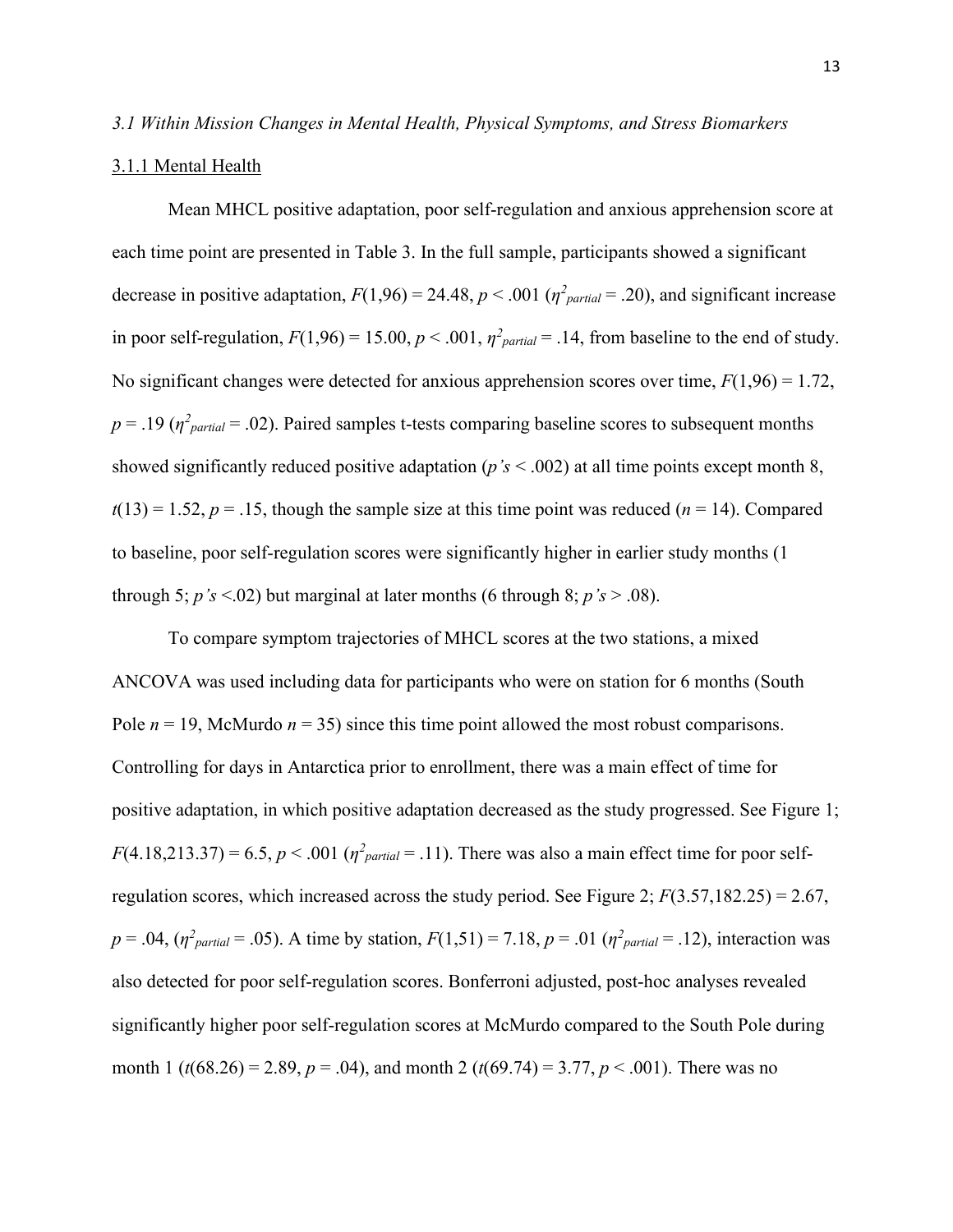significant effect of time for anxious apprehension scores, however there was a main effect of station,  $F(1,51) = 5.48$ ,  $p = .02$  ( $\eta^2$ <sub>partial</sub> = .10). Post-hoc t-tests indicated that anxious apprehension scores were significantly higher at McMurdo than at South Pole at month 1 (*p* = .04) and all subsequent months (*p's* < .02).

#### 3.1.2 Physical Symptoms

Severity of physical symptoms in the full sample increased significantly from baseline to the end of study,  $F(1,96) = 5.11$ ,  $p = .03$  ( $\eta^2_{partial} = .05$ ). Paired samples t-tests indicated that severity of physical symptoms was significantly higher at months 1 through 5 and at the end of the study (*p's* < .04) but not months 6 through 8 compared to baseline. After controlling for time in Antarctica prior to baseline, a mixed-ANCOVA revealed no significant differences in symptom severity between the two stations.

#### 3.1.3 Biomarkers of Stress

Full sample analyses showed no differences between baseline and end of study for cortisol, DHEA, or the cortisol:DHEA ratio (see Table 4 for descriptive statistics for each month; all *p's* > .20). When analyzing participants with a minimum of 6 months of data, cortisol and cortisol:DHEA ratios both showed a within-subjects effect of time (cortisol: *F*(6, 252) = 5.04, p < .001,  $η<sup>2</sup><sub>partial</sub> = .11$ ; cortisol:DHEA ratio: *F*(6, 252) = 5.28, p < .001,  $η<sup>2</sup><sub>partial</sub> = .11$ ). Bonferroni adjusted post-hoc analyses indicated that at month 4, cortisol was significantly lower than at baseline,  $t(51) = 3.05$ ,  $p = .004$ . There was also significant between-subjects effects of station for cortisol,  $F(1,42) = 6.37$ ,  $p = .02$ ,  $(\eta^2_{\text{partial}} = .14)$ , and cortisol:DHEA ratios,  $F(1,42) = 4.62$ ,  $p =$ .04,  $(\eta^2_{\text{partial}} = .10)$ , where both stress biomarkers were higher in McMurdo than South Pole participants.

#### *3.2 Regulation of Positive Emotion*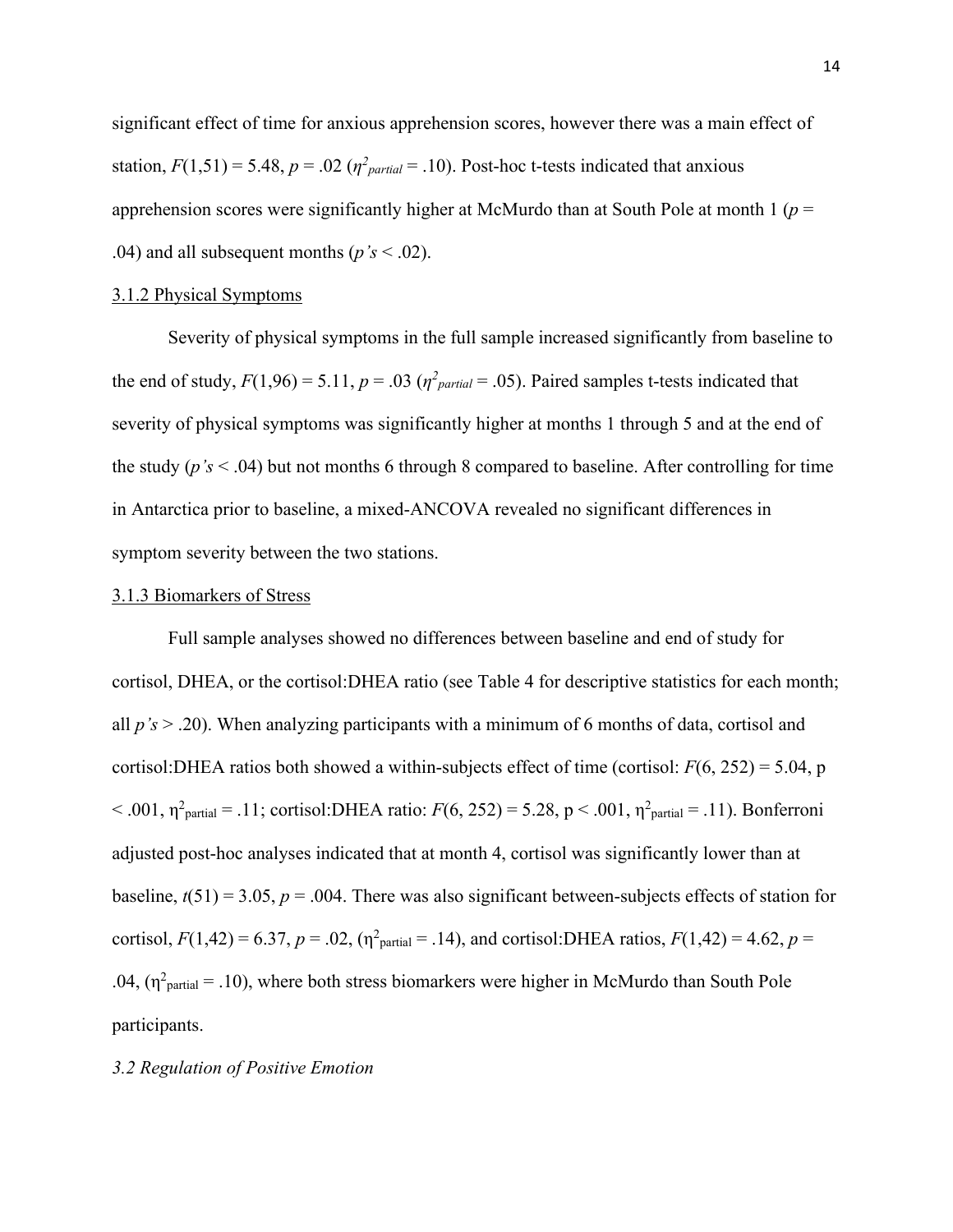Overall endorsement of the five emotion regulation strategies assessed varied in the full sample. Use of suppression and dampening was endorsed significantly less than other strategies (*p*'s < .001). Savoring was most often endorsed, followed by self-focused rumination, and reappraisal (see Table 3). From baseline to the end of study, use of dampening,  $F(1,96) = 8.11$ , *p*  $= .005$  ( $\eta^2_{partial} = .08$ ), and reappraisal,  $F(1,96) = 5.74$ ,  $p = .02$  ( $\eta^2_{partial} = .06$ ), strategies decreased. Use of savoring in response to positive emotions also decreased between baseline and the end of the study,  $F(1,96) = 13.15$ ,  $p < .001$  ( $\eta^2_{partial} = .12$ ). Paired sample t-tests comparing baseline to subsequent months indicated that dampening remained stable and only decreased at the end of the study,  $t(97) = 2.88$ ,  $p = .005$ . Savoring also remained stable initially, but was significantly reduced during months 5-7 and at the end of the study (*p's* < .03). Finally, reappraisal in response to positive emotions was lower than baseline for during months 1, 2, 3, 5, 6 and at the end of the study  $(p's < .03)$ , but not for months 4, 7 and 8.

## *3.3 Trait-based Predictors of End of Mission Mental Health*

Regression analyses were conducted to examine whether end of study MHCL scores were predicted by trait-based emotion dysregulation (DERS total scores). Controlling for baseline positive adaptation and number of days in Antarctica prior to baseline, end of study positive adaptation was significantly lower for participants with higher emotion dysregulation,  $F(3,93) = 14.38, p < .001, R<sup>2</sup>$  *adjusted* = .30,  $\beta$  = -.21,  $p = .02$ . Trait emotion dysregulation did not significantly predict end of study poor self-regulation or anxious apprehension scores. Neither ASI nor DTS significantly predicted end of study MHCL scores.

## *3.4 Mission-based Predictors of End of Study Mental Health*

Across mission averages were computed for each of the RPE items, severity of physical symptoms, and total biomarker concentrations. Linear regression models were run separately for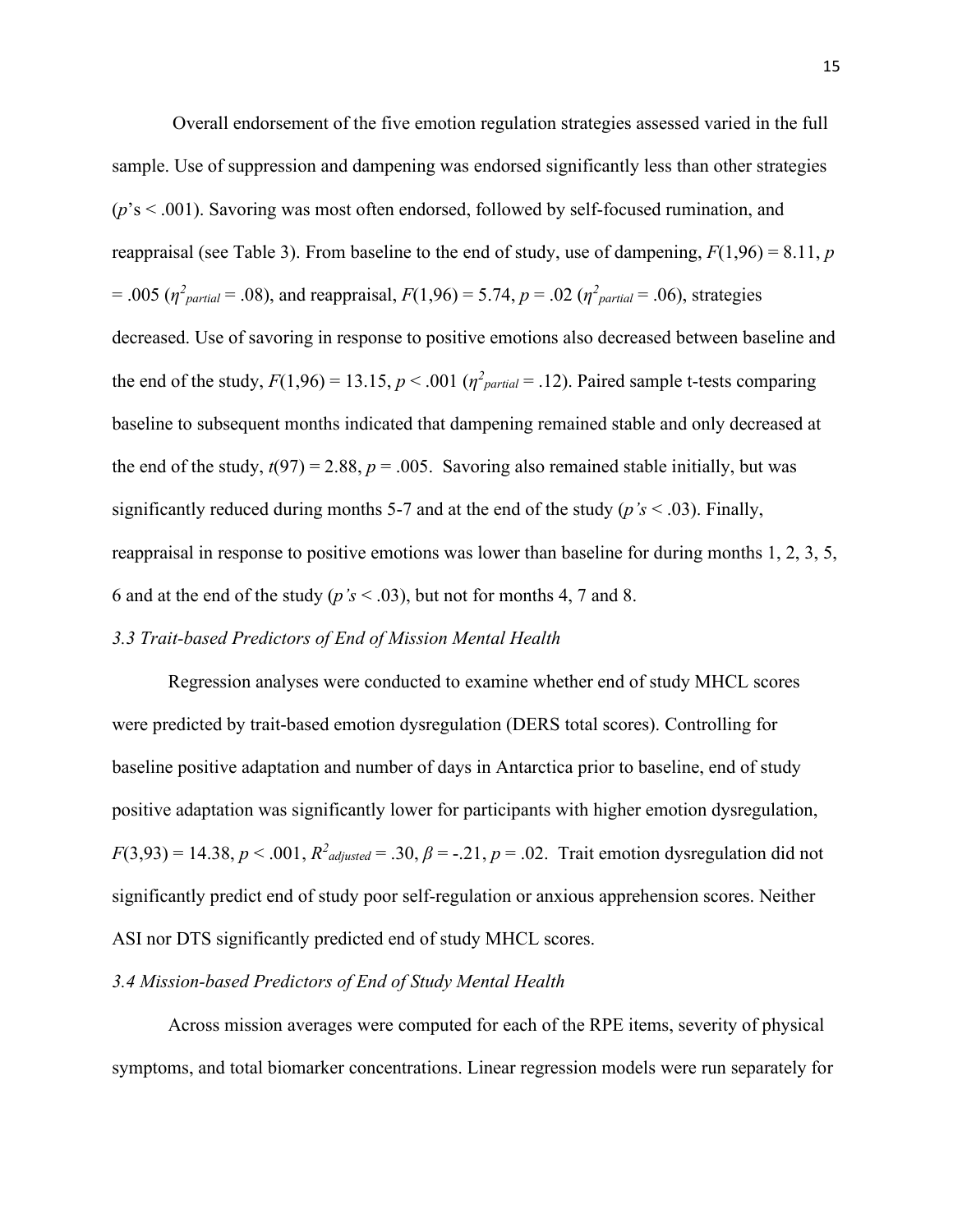each item to avoid multi-collinearity. All models controlled for station, time in Antarctica prior to study start and baseline MHCL subscale score. Higher levels of positive adaptation scores at the end of the study were predicted by less within-mission suppression of positive emotions,  $F(4,93) = 11.77, p < .001; R<sup>2</sup>$  *adjusted* = .34,  $\beta$  = -.23,  $p = .007$ , and lower total DHEA concentration,  $F(4,91) = 10.76$ ,  $p < .001$ ;  $R^2_{adjusted} = .29$ ,  $\beta = -.21$ ,  $p = .02$ . Conversely, greater poor self-regulation and anxious apprehension scores were predicted by greater within-mission severity of physical symptoms (poor self-regulation:  $F(4,93) = 32.45$ ,  $p < .001$ ;  $R^2_{adjusted} = .57$ ,  $\beta$  $=$  .39,  $p < .001$ ; anxious apprehension:  $F(4,93) = 20.21, p < .001$ ;  $R^2$ <sub>adjusted</sub> = .44,  $\beta$  = .48,  $p < .001$ ; .001).

## 4. Discussion

As we inch closer to human exploration of the Red Planet, understanding of specific psychological reactions that might threaten a successful Mars mission remains inadequate. Albeit not a perfect analog for space, Antarctica's extreme, inhospitable environment offers an opportunity to systematically investigate the types of emotional changes that emerge in isolated, confined and extreme environments over extended periods of time. The current study examined changes in various types of mental health reactions among personnel at two Antarctic stations across six and nine-month periods. Concurrently, we examined subjective physical symptoms, biomarkers of stress, and the use of different types of regulatory strategies for managing emotional responses toward an enhanced understanding of psychological reactions and changes in this ICE environment.

Among the three MHCL subscales, both positive adaptation and poor self-regulation scores changed significantly across the mission, though patterns of change in these scales were not uniform. For positive adaptation, a continuous linear decrease was observed from baseline to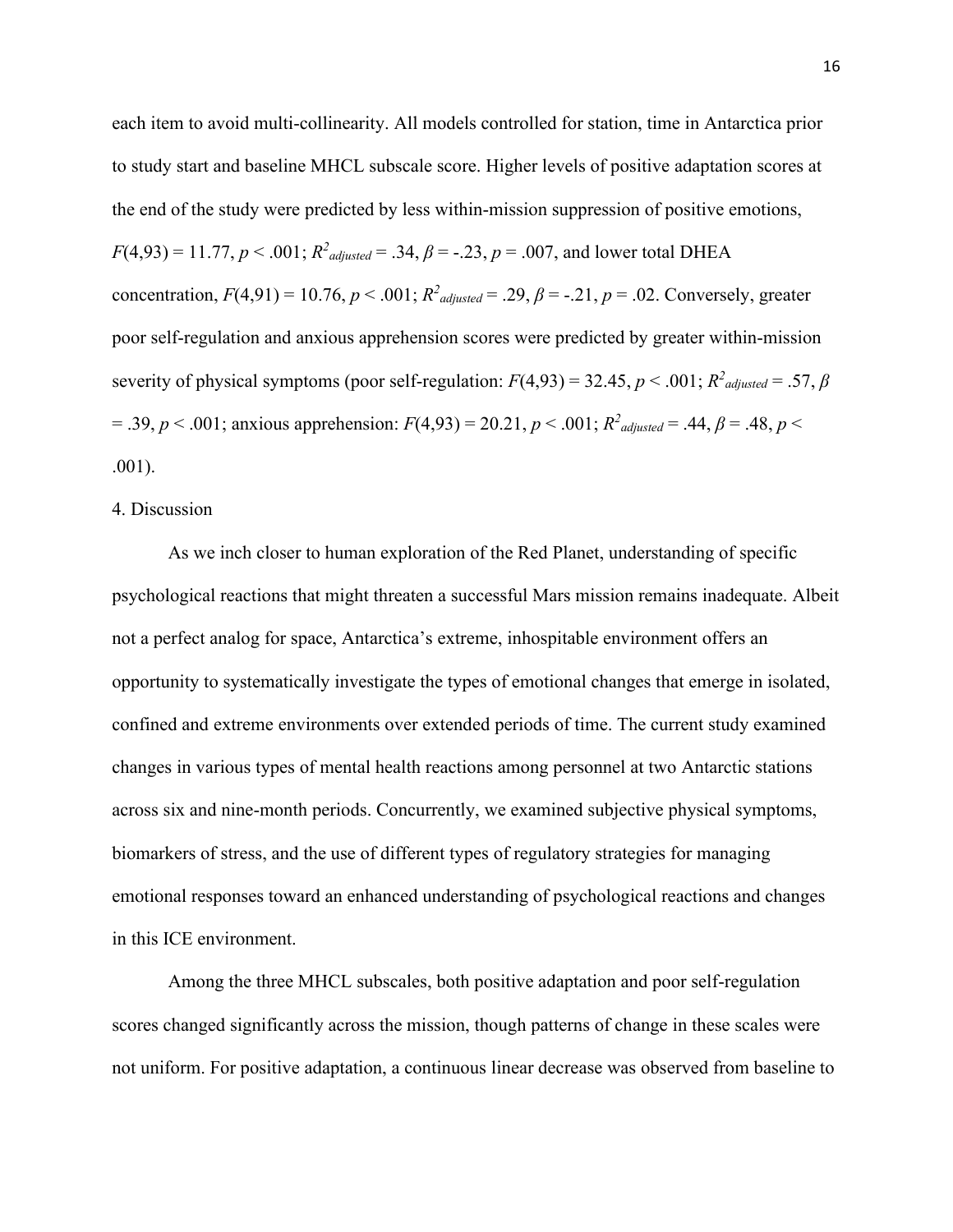the end of the mission. Thus, even as crew members were preparing to return home, positive adaptation scores did not evidence a 'bounce back' effect. Importantly, our positive adaptation scale captured more than just positive affect which, when examined in previous Antarctic studies, has typically not shown similar linear decreases over time (Palinkas & Suedfeld, 2008; Sandal et al., 2018). Deterioration in the broader range of items that make up this MHCL subscale (e.g., proud, inspired, enthused/spirited, interested/fascinated, perfectionistic) might therefore be viewed as progressive feelings of detachment or indifference over time. Though potentially somewhat normative in ICE settings, emotional reactions are critical for aiding and motivating adaptive coping with the demands of one's immediate environment (Izard, 2009). In this sense, low levels of positive adaptation may increase vulnerability to various types of psychological and situational threats.

For MHCL poor-regulation scores, the greatest increases were observed during the first half of the mission. Scores decreased somewhat in later months, though not back to baseline levels. Multiple aspects of the Antarctic environment are known to negatively affect cognitive processes, thought patterns, and sleep-wake regulation; aspects of functioning assessed by the MHCL poor-self-regulation subscale. Deterioration in these particular domains may be especially pronounced during the coldest, darkest months in the Antarctic (Bhargava et al., 2000; Collet et al., 2015; Reed et al., 2001). Interestingly, higher poor self-regulation scores were observed early in the mission at McMurdo compared to the South Pole station. Considering the harsher, more extreme conditions at the South Pole, and the absence of station-based differences in demographic, military, or prior polar experience, poorer self-regulation scores at McMurdo may reflect the absence of pre-deployment psychological screening at this station.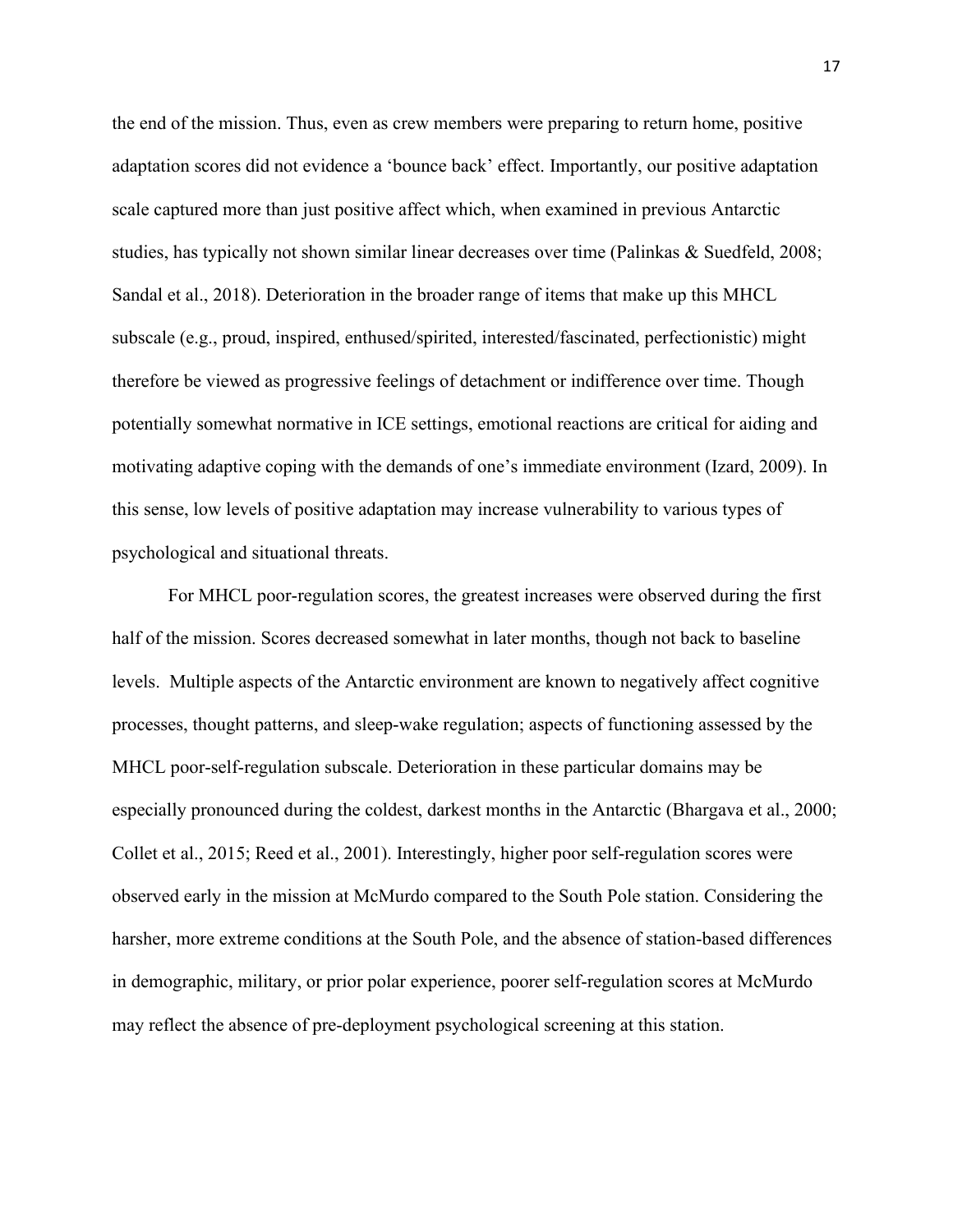By comparison, monthly MHCL anxious apprehension scores did not change significantly over time. Thus, whereas declines in both positive emotion and self-regulatory abilities may be more universal experiences in this ICE setting, changes in anxiety might be shaped more so by individual (e.g., physical symptoms), situational, and/or interactional effects than by broader environmental stressors. The latter thesis is consistent with prior research concluding that elevations in anxiety in polar environments, while often assumed, tend to be the exception rather than the rule (Mocellin et al., 1991). We did observe persistently higher MHCL anxious apprehension scores at McMurdo station where weather elements are less extreme but the population is much larger. A potentially important direction for future work is to examine whether and how reports of anxious apprehension are affected by acute interpersonal stressors.

We also examined changes in the severity of physical symptoms across mission, finding significant increases from baseline to the end of study at both stations. Elevation in physical symptoms during mission also predicted end of study poor self-regulation and anxious apprehension. The trajectory of physical complaints observed in our Antarctic cohort is the opposite pattern found by Décamps and Rosnet (2005), where somatic symptoms among 27 personnel the Dumont-d'Urville station decreased in a linear fashion across a 50-week mission. However, important differences in the latter study include assessment by a physician (rather than self-report), a narrower range of physical symptoms (including a greater emphasis on sleeprelated problems), and fewer assessment points. Together, these findings suggest frequency of assessment, the range of symptoms evaluated, and informant to be important considerations for assessing the contribution of physical symptoms to mental health outcomes in ICE environments.

Monthly levels of cortisol and cortisol:DHEA ratios were higher in McMurdo compared to South Pole participants indicating greater experiences of stress at the coastal station. Again,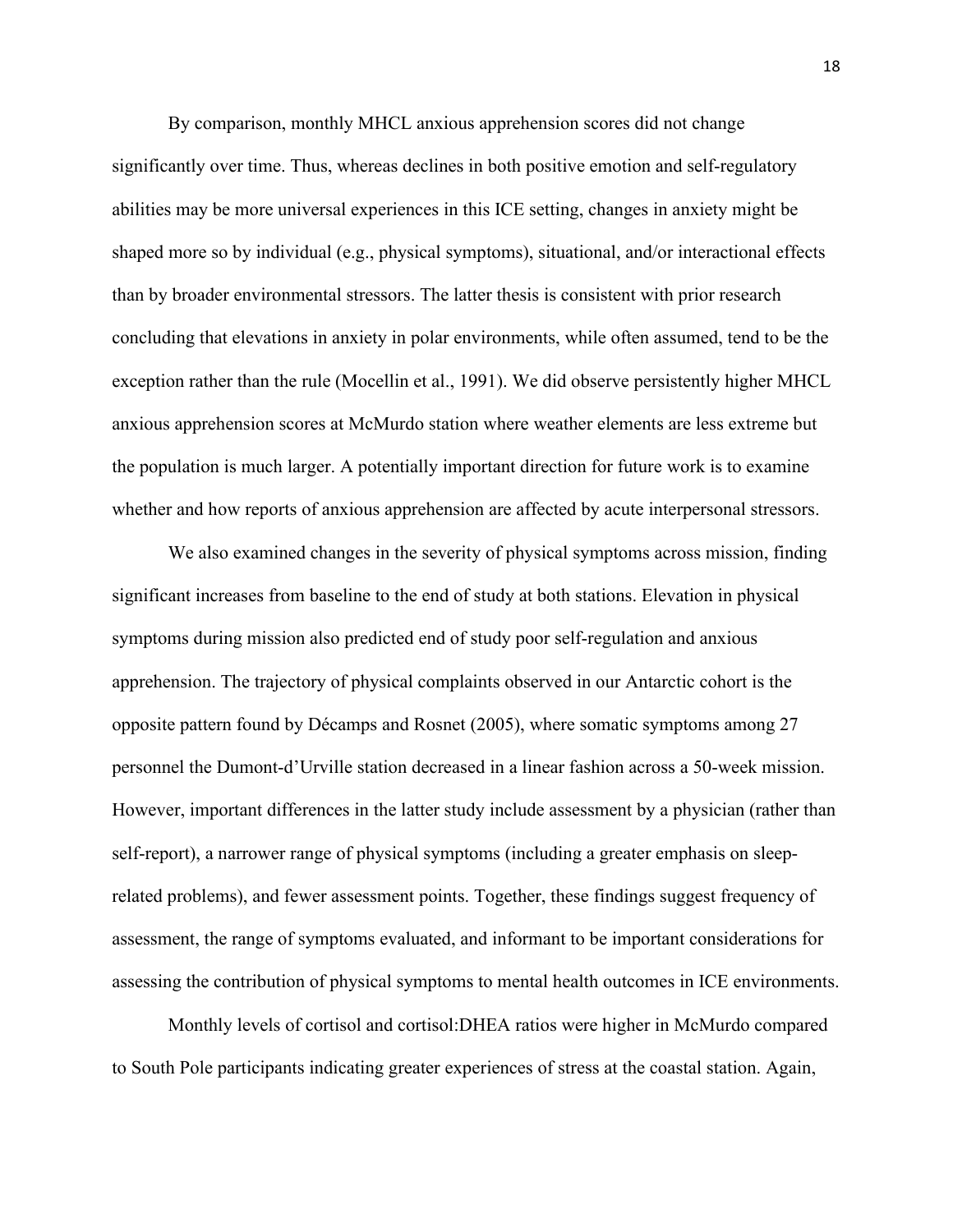the larger McMurdo population likely influences levels of psychosocial stress; laboratory-based studies incorporating social stress paradigms have routinely been shown to evoke a cortisol response (see Dickerson & Kemeny, 2004). In conjunction with higher MHCL anxious apprehension scores, findings are suggestive of higher levels of arousal/activation at McMurdo. Cortisol secretion follows a circadian rhythm impacted by daylight (Krieger et al., 1971) with the highest levels observed upon waking in the morning (when our samples were collected). Since the South Pole experiences minimal seasonal variation in light-dark cycles, station-based differences may reflect a blunted cortisol response in South Pole personnel. In a prior study, Palinkas et al. (2007) similarly found lower cortisol levels at the South Pole compared to McMurdo station, consistent with suppression of HPA axis activity via a negative feedback loop aimed at maintaining homeostasis (Gjerstad et al., 2018). Importantly, sleep patterns and the timing and composition of artificial lighting also influence diurnal cortisol patterns and may have contributed to observed station-based differences.

Assessment of within-mission use of regulatory strategies indicated that savoring, reappraisal and self-focused rumination were more often used in response to positive emotions than dampening and suppression. This pattern of responding is generally considered adaptive, as the former strategies are associated with effectively increasing and maintaining positive affect (Feldman et al., 2008; Gross, 2002). Decreased use of suppression over time was also associated with greater end of study positive adaptation scores, aligning with community-based findings showing that, in addition to being cognitively taxing, suppression results in worsened emotional outcomes (Gross & John, 2003; Gross & Levenson, 1993). Interestingly, savoring was significantly reduced late in the mission and at the end of the study, when positive adaptation scores were lowest. Savoring includes the use of thoughts and actions that increase the intensity,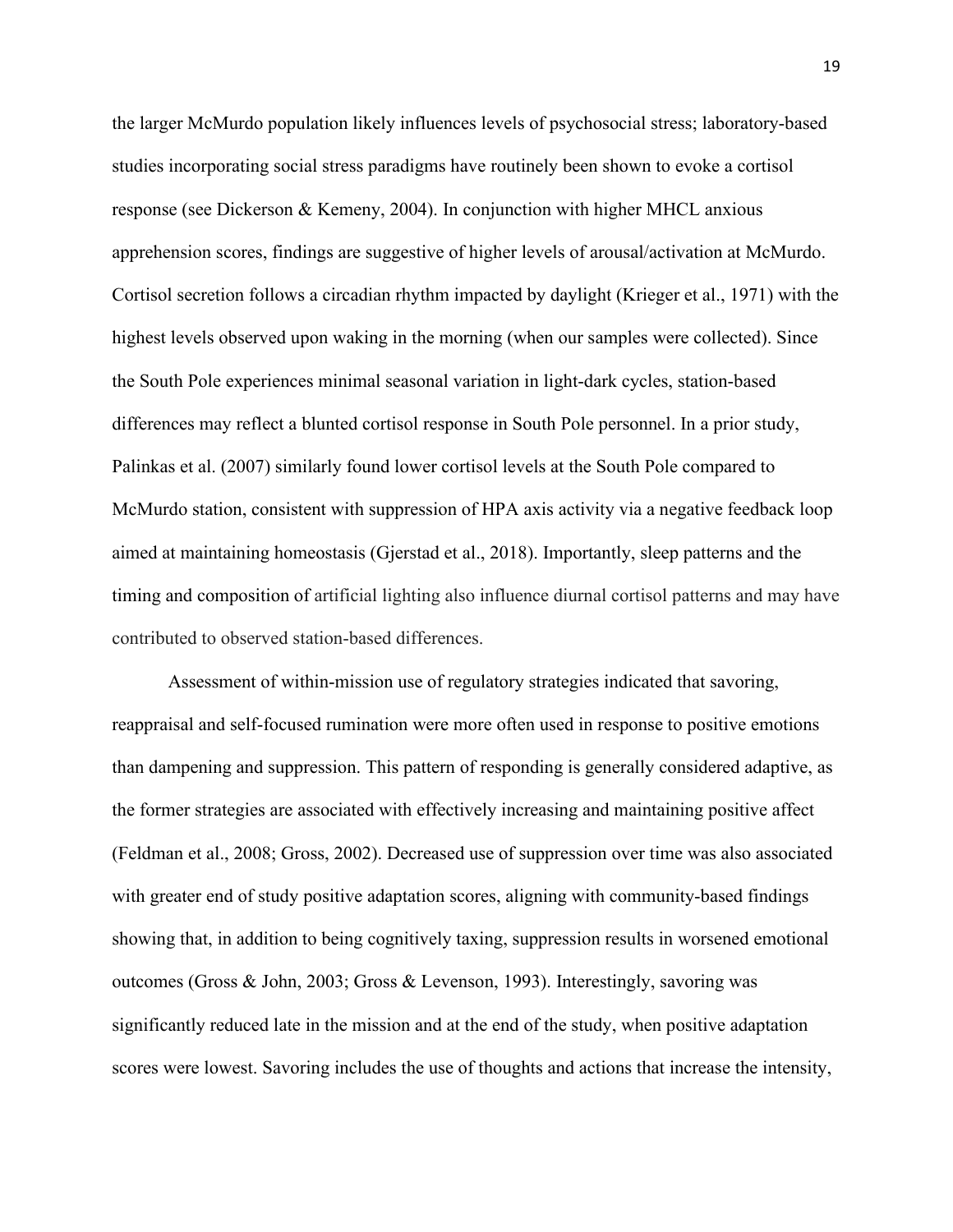duration, and appreciation of positive experiences, either present or past. Salutogenic effects commonly experienced in polar settings and space exploration, which are known to promote well-being (Palinkas & Suedfeld, 2008; Ritsher, Kanas, Ihle, & Saylor, 2007) inherently rely to some degree on savoring one's positive experiences. Over time however, as the novelty of one's surroundings and experience lessens, savoring may also diminish. This may be especially relevant for a Mars mission, since many of the previously-reported salutogenic experiences of space flight (e.g., viewing earth from space) will be limited or unavailable.

Since trait-based psychological measures are often used as part of selection procedures, we also explored whether several trait-based constructs assessed at baseline predicted MHCL scores at the end of the study. In a previous study of the current sample, baseline DERS scores were significantly negatively associated with baseline MHCL positive adaptation scores (Bower et al., 2019). Here, controlling for baseline positive adaptation scores, higher baseline DERS scores predicted less positive adaptation at the end of the study. Although the DERS scale focuses on difficulties regulating negative emotional states, scores on this measure have been shown to correlate with difficulty regulating positive emotions as well (Weiss et al., 2015). Further, while it may seem surprising that DERS scores did not predict end of study poor selfregulation scores, items on this MHCL scale assesses regulation of thoughts, behaviors, cognitive processes, and sleep-wake patterns rather than just negative emotions.

Neither DTS nor ASI scores predicted any MHCL scores at the end of the study. There are a few possible reasons for non-significant relationships. Distress tolerance includes one's evaluation and expectation of their ability to experience and endure negative emotional states (Simons & Gaher, 2005), whereas anxiety sensitivity refers to fear of anxiety-related symptoms based on beliefs that these sensations have harmful consequences (Reiss & McNally 1985).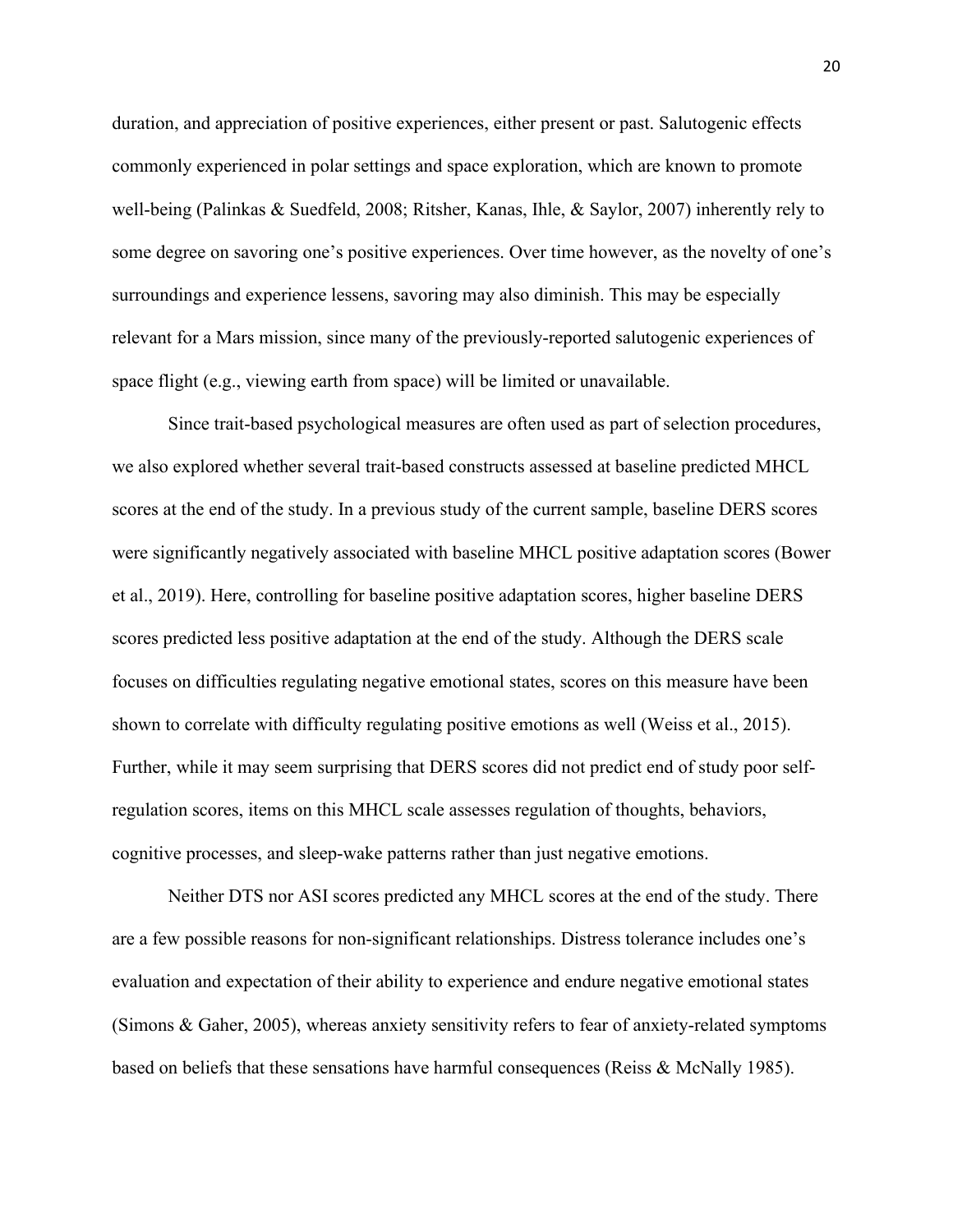Hence, there are clear conceptual similarities between these constructs. Individuals with low distress tolerance and/or high anxiety sensitivity may be unlikely, in general, to volunteer for a winter-over stay in the Antarctic. Also, while the DTS and ASI possess strong psychometric properties and have been shown to forecast the development of psychiatric problems and disorders (e.g., Grisham et al., 2018; Schmidt, Zvolensky & Maner, 2006), much of this work has been conducted among clinical or at-risk samples and findings cannot be generalized to groups who self-select for extreme environmental experiences (e.g. polar missions, space flight). In ICE environments, 'meta-cognitive' constructs such as distress tolerance and anxiety sensitivity may be less consequential for mission-based functioning than the actual coping/regulatory strategies utilized (Smith et al., 2017). Consistent with this thesis, our data showed during-mission use of suppression to forecast positive adaptation scores at the end of the mission.

It is somewhat difficult to synthesize the current set of findings with those from previous studies due to wide variability in measures and constructs examined and assessment timing/protocols. One point that bears mentioning however, is that we did not find support for a 'third-quarter effect' reported in some previous studies (e.g., Palinkas & Browner, 1995; Stuster et al., 2000). Bechtel & Berning (1991) first described this phenomenon as a low point in morale and mood occurring just after mission midpoint based on awareness that while half of the mission is complete, an equally long period lies ahead. The fact that a third-quarter effect has been inconsistently observed in both polar and space flight research implies that, rather than a reliably-observable phenomenon, multiple factors moderate temporal trajectories of symptoms (e.g., assessment protocols, measure selection, sample characteristics). In fact, the multifaceted nature of ICE environments together with the complexity of the human psyche might render any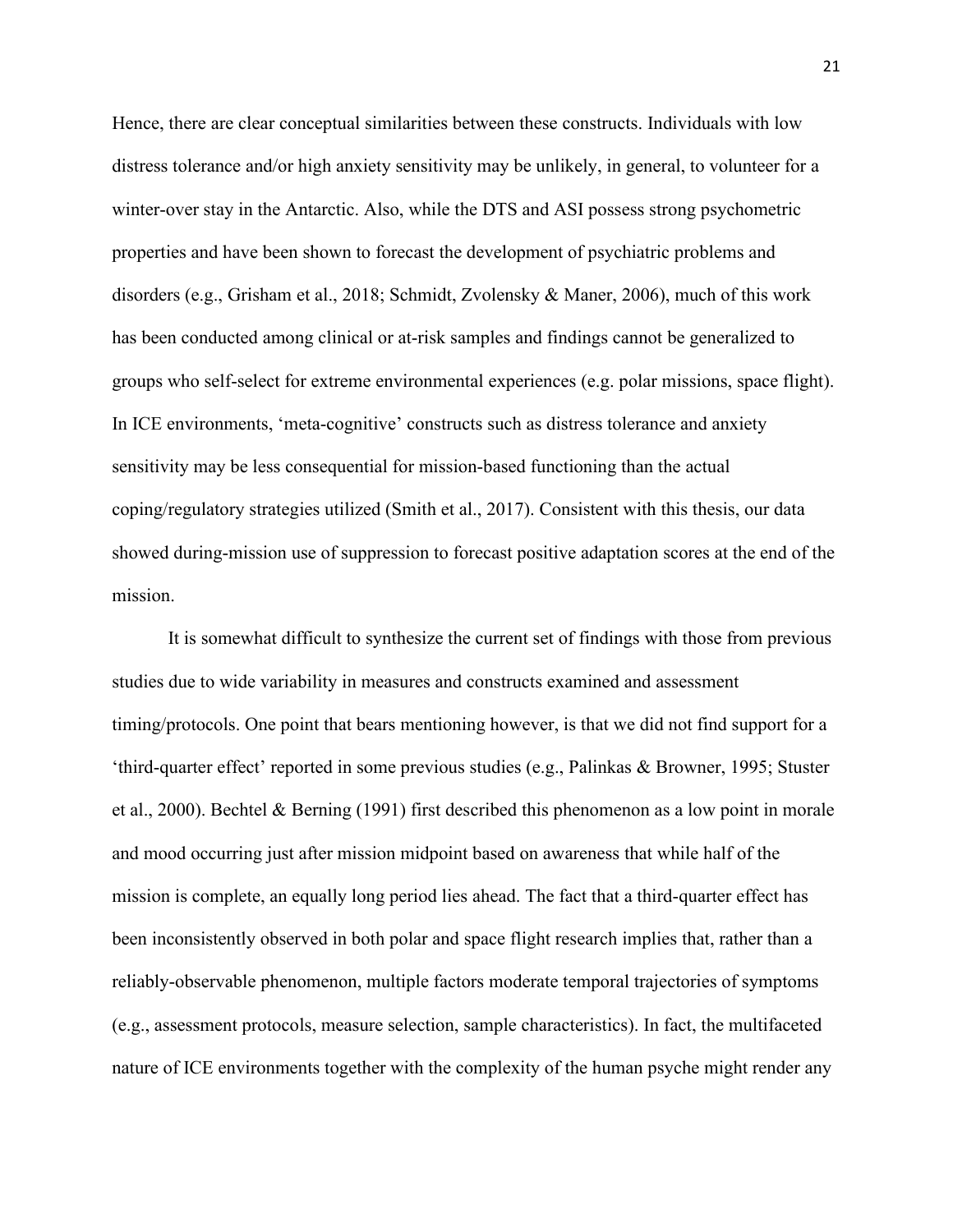universal, stage-specific model of adaption unlikely. In our study, the patterns of change observed across various monthly measures and markers of stress failed to reveal any one period as uniquely challenging. Future research examining changes in mental health risk based on multi-factorial approaches are therefore likely to be most useful for informing LDSE.

Our study has both strengths and weaknesses. Data collection at two different stations with both shared and unique characteristics offers insight into potential contextual factors that shape psychological risk. Our inclusion of a baseline evaluation along with regular monthly assessments allowed for detection of specific patterns of change over time. However, we did not systematically assess more fluid aspects of the environment also likely to impact mental and physical health including specific station duties, interpersonal conflicts, communication with family members, physical activity/exercise, and alcohol use. Total cortisol and DHEA concentrations were derived from saliva collection upon awakening only, prohibiting insight into the diurnal pattern of these biomarkers. We did not examine the role of sleep patterns or lightdark cycles in this study, both of which have strong implications for emotional health in the Antarctic. Finally, the more transient nature of personnel at the McMurdo station resulted in a smaller than expected number of participants at this station with more 6 months of data, limiting comparisons with the South Pole station.

## *4.1 Conclusion*

Our study provides new and interesting findings regarding mental health changes at two Antarctic stations with potential implications for LDSE. In all subjects, positive adaptation scores progressively decreased across the study, suggestive of increasing feelings of detachment and/or indifference over time. Conversely, poor self-regulation scores increased across the study and were predicted by co-occurring increases in the severity of physical symptoms. One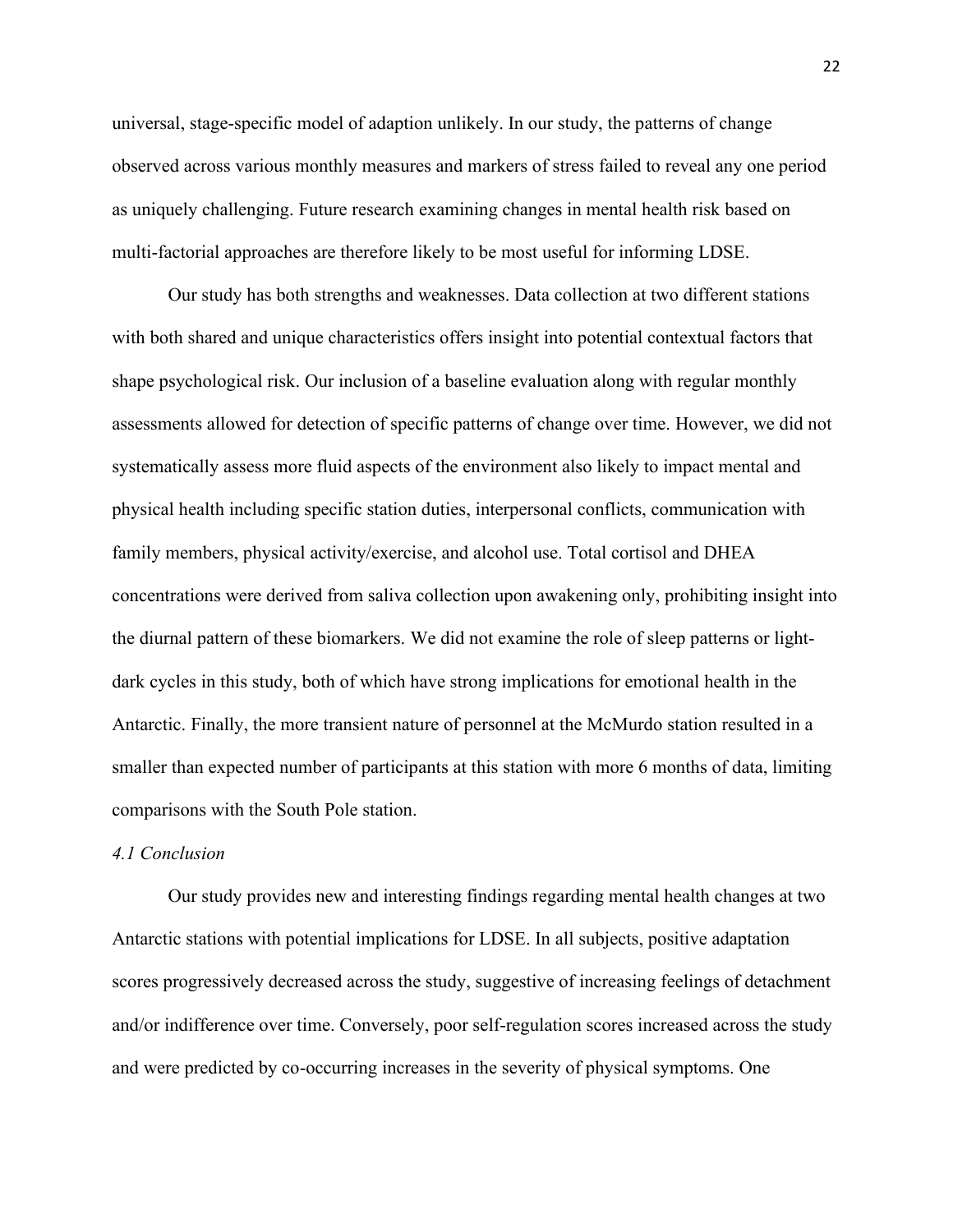particularly novel aspect of our study was the assessment of within-mission use of strategies for regulating positive emotion. These data suggest that greater expression of positive emotions and savoring positive experiences may provide a buffer against typical decreases in positive adaptation that occur over long periods in ICE environments. Interventions and/or counter measures directed at sustaining and enhancing positive emotions across extended missions may therefore be useful tool for reducing psychological risk.

## **Declaration of Conflicting Interests**

The author(s) declared no potential conflicts of interest with respect to the research, authorship, and/or publication of this article.

## **Funding**

This work was supported by a grant from the National Aeronautics and Space Administration (#NNX15AC13G) awarded to the first and last authors.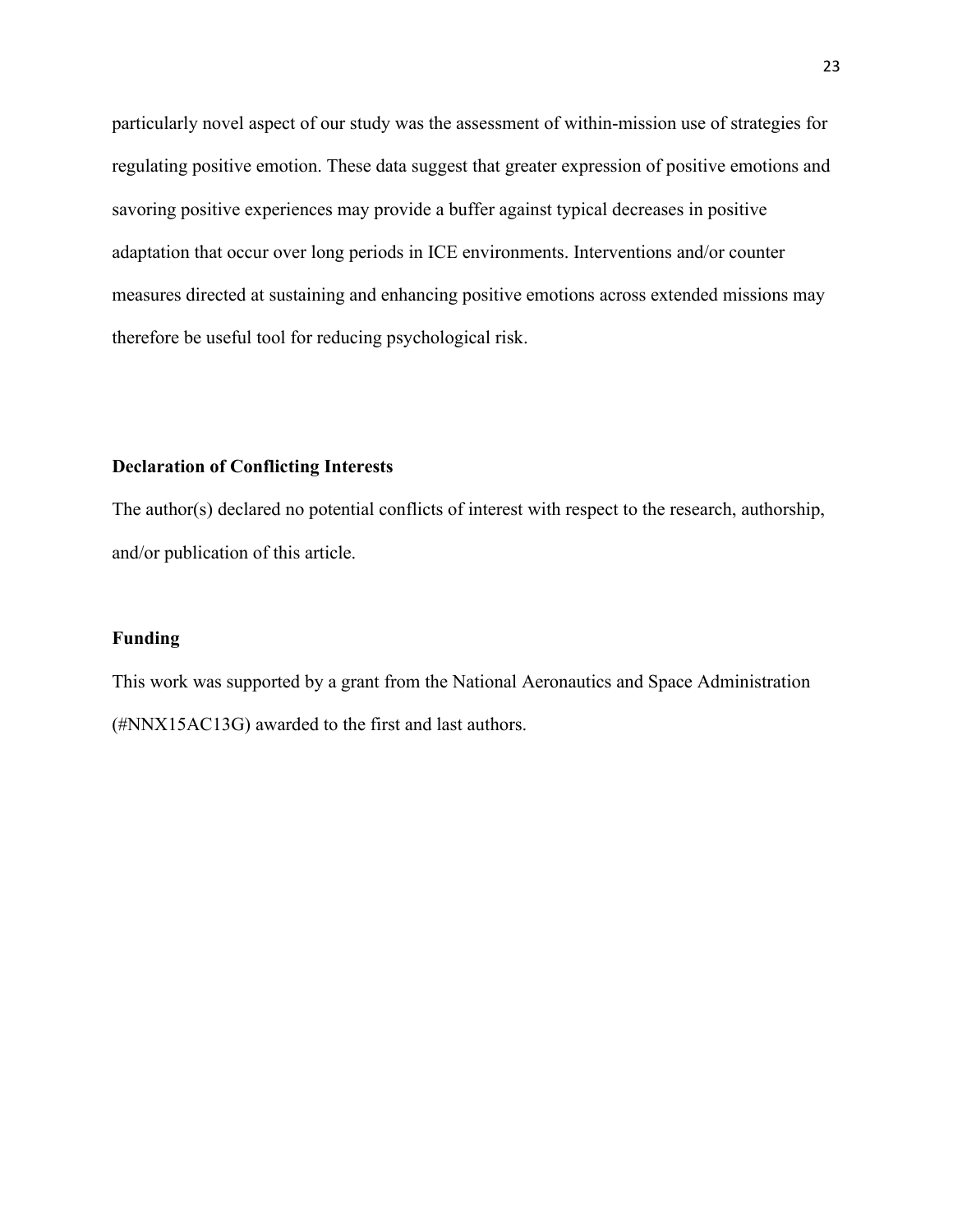### **References**

- Alfano, C. A., Bower, J. L., Cowie, J., Lau, S., & Simpson, R. J. (2018). Long-duration space exploration and emotional health: Recommendations for conceptualizing and evaluating risk. *Acta Astronautica, 142*, 289-299.
- Bechtel, R. B., & Berning, A. (1991). *The Third-Quarter Phenomenon: Do People Experience Discomfort After Stress Has Passed?* Paper presented at the From Antarctica to Outer Space, New York, NY.
- Bhargava, R., Mukerji, S., & Sachdeva, U. (2000). Psychological impact of the Antarctic winter on Indian expeditioners. *Environ Behav, 32*(1), 111-127.
- Blanca, M.J., Alarcón, R., Arnau, J., Bono, R., & Bendayan, R. (2017). Non-normal data: Is ANOVA still a valid option? *Psicothema*, *29,* 552-557.
- Bower, J. L., Laughlin, M. S., Connaboy, C., Simpson, R. J., & Alfano, C. A. (2019). Factor structure and validation of the mental health checklist (MHCL) for use in isolated, confined and extreme environments. *Acta Astronautica, 161*, 405-414. doi:https://doi.org/10.1016/j.actaastro.2019.03.007
- Cazes, G., Rivolier, J., Taylor, A. J., & McCormick, I. A. (1989). The quantitative and qualitative use of the Adaptability Questionnaire (ADQ). *Arctic Med Res, 48*(4), 185-194.
- Collet, G., Mairesse, O., Cortoos, A., Tellez, H. F., Neyt, X., Peigneux, P., Macdonald-Nethercott, E., Ducrot, Y., & Pattyn, N. (2015). Altitude and seasonality impact on sleep in Antarctica. *Aerosp Med Hum Perform, 86*(4), 392-396.
- Décamps, G., & Rosnet, E. (2005). A longitudinal assessment of psychological adaptation during a winter-over in Antarctica. *Environment and Behavior, 37*(3), 418-435.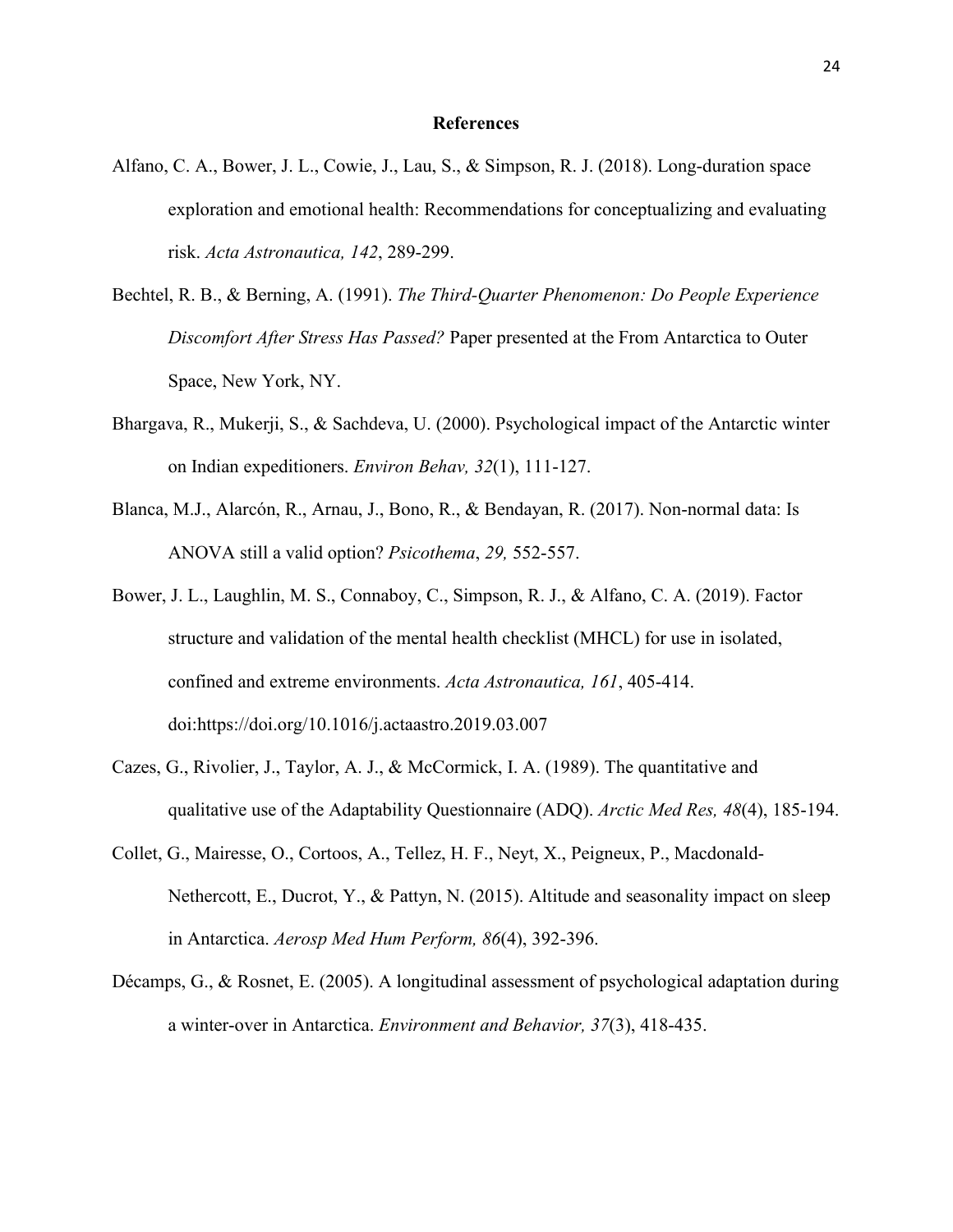- Dickerson, S. S., & Kemeny, M. E. (2004). Acute stressors and cortisol responses: a theoretical integration and synthesis of laboratory research. *Psychological Bulletin*, *130*(3), 355.
- Duval, F., Mokrani, M. C., Monreal-Ortiz, J. A., Fattah, S., Champeval, C., Schulz, P., & Macher, J. P. (2006). Cortisol hypersecretion in unipolar major depression with melancholic and psychotic features: dopaminergic, noradrenergic and thyroid correlates. *Psychoneuroendocrinology, 31*(7), 876-888. doi:10.1016/j.psyneuen.2006.04.003
- Ehmann, B., Altbäcker, A., & Balázs, L. (2018). Emotionality in isolated, confined and extreme (ICE) environments: Content analysis of diaries of Antarctic Winteroverers. *Journal of Environmental Psychology*, **60**, 112–115.
- Feldman, G. C., Joormann, J., & Johnson, S. L. (2008). Responses to positive affect: A selfreport measure of rumination and dampening. *Cognit Ther Res, 32*(4), 507-525.
- Gjerstad, J. K., Lightman, S. L., & Spiga, F. (2018). Role of glucocorticoid negative feedback in the regulation of HPA axis pulsatility. *Stress*, *21*(5), 403-416.
- Goodyer, I. M., Herbert, J., & Altham, P. M. (1998). Adrenal steroid secretion and major depression in 8- to 16-year-olds, III. Influence of cortisol/DHEA ratio at presentation on subsequent rates of disappointing life events and persistent major depression. *Psychol Med, 28*(2), 265-273.
- Gratz, K. L., & Roemer, L. (2004). Multidimensional assessment of emotion regulation and dysregulation: Development, factor structure, and initial validation of the difficulties in emotion regulation scale. *Journal of Psychopathology and Behavioral Assessment, 26*(1), 41-54.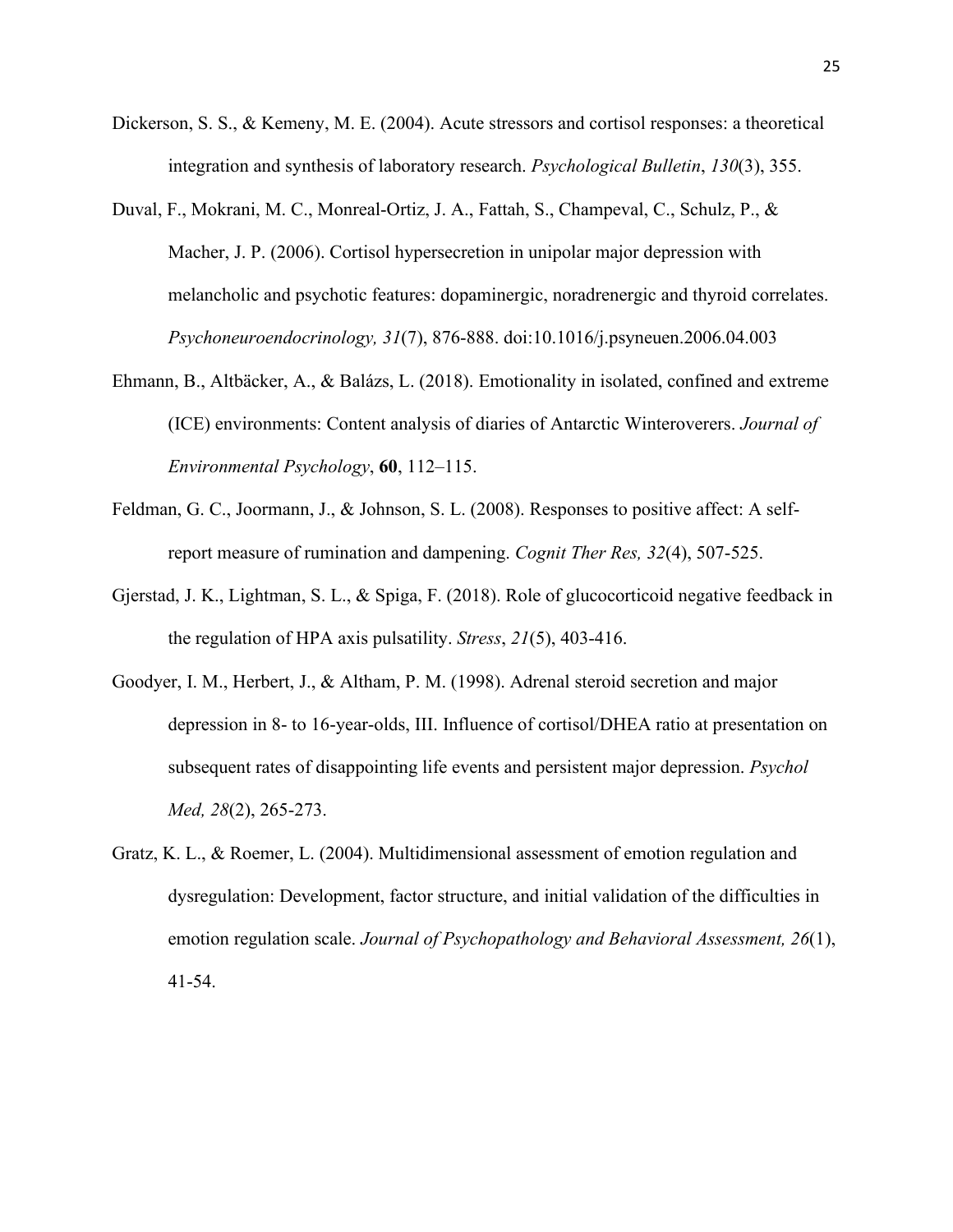- Grisham, J.R., Roberts, L., Cerea, S., Isemann, S., Svehla, J., & Norberg, M.M. (2018). The role of distress tolerance, anxiety sensitivity, and intolerance of uncertainty in predicting hoarding symptoms in a clinical sample. *Psychiatry Research, 267*, 94-101.
- Gross, J. J. (2002). Emotion regulation: Affective, cognitive, and social consequences. *Psychophysiology, 39*(3), 281-291.
- Gross, J. J., & John, O. P. (2003). Individual differences in two emotion regulation processes: implications for affect, relationships, and well-being. *J Pers Soc Psychol, 85*(2), 348-362.
- Gross, J. J., & Levenson, R. W. (1993). Emotional suppression: physiology, self-report, and expressive behavior. *J Pers Soc Psychol, 64*(6), 970-986.
- Gunderson, E. K. E. (1966). *Adaptation to Extreme Environments: Prediction of Performance*. San Diego, CA: PN.
- Gushin, V. I., Kholin, S. F., & Ivanovsky, Y. R. (1993). Soviet psychophysiological investigations of simulated isolation: some results and prospects. *Adv Space Biol Med, 3*, 5-14.
- Hawkes, C., & Norris, K. (2017). Time-dependent mood fluctuations in Antarctic personnel: a meta-analysis. *Polar Record, 53*(5), 534-549.
- Institute of Medicine. (2001). *Safe Passage: Astronaut Care for Exploration Missions*. Washington, DC: The National Academies Press.
- Izard, C. E. (2009). Emotion theory and research: highlights, unanswered questions, and emerging issues. *Annu Rev Psychol, 60*, 1-25.
- Kahn, P. M., & Leon, G. R. (1994). Group climate and individual functioning in an all-women Antarctic expedition team. *Environment and Behavior, 26*(5), 669-697.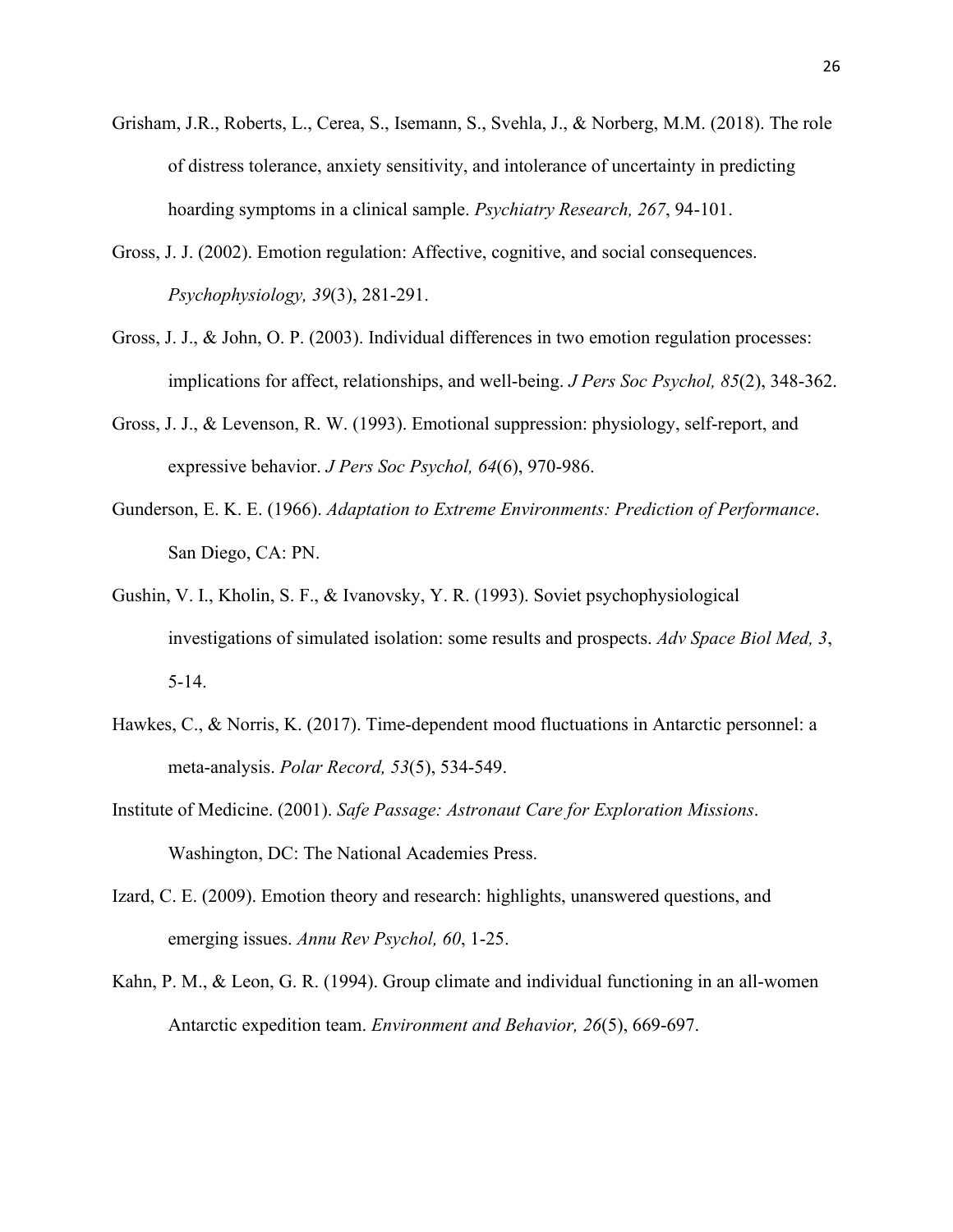- Kalimi, M., Shafagoj, Y., Loria, R., Padgett, D., & Regelson, W. (1994). Anti-glucocorticoid effects of dehydroepiandrosterone (DHEA). *Mol Cell Biochem, 131*(2), 99-104.
- Khandelwal, S. K., Bhatia, A., & Mishra, A. K. (2017). Psychological adaptation of Indian expeditioners during prolonged residence in Antarctica. *Indian J Psychiatry, 59*(3), 313- 319.
- Krieger D.T., Allen W., Rizzo F., Krieger H.P. (1971) Characterization of the normal temporal pattern of plasma corticosteroid levels. *J Clin Endocrinol Metab, 32*, 266–284
- Levy, K. J. (1980). A Monte Carlo study of analysis of covariance under violations of the assumptions of normality and equal regression slopes. *Educational and Psychological Measurement, 40*(4), 835–840.
- Michael, A., Jenaway, A., Paykel, E. S., & Herbert, J. (2000). Altered salivary dehydroepiandrosterone levels in major depression in adults. *Biol Psychiatry, 48*(10), 989-995.
- Mocellin, J. S., Suedfeld, P., Bernadelz, J. P., & Barbarito, M. E. (1991). Levels of anxiety in polar environments. *Journal of Environmental Psychology, 11*(3), 265-275.
- Otto, C. A. (2007). Antarctica: analog for spaceflight. In *Presentation to NASA BHP*. Houston, TX: Wyle Integrated Science and Engineering Group.
- Palinkas, L. A., & Browner, D. (1995). Effects of prolonged isolation in extreme environments on stress, coping, and depression. *Journal of Applied Social Psychology, 25*(7), 557-576.
- Palinkas, L. A., Glogower, F., Dembert, M., Hansen, K., & Smullen, R. (2004). Incidence of psychiatric disorders after extended residence in Antarctica. *Int J Circumpolar Health, 63*(2), 157-168.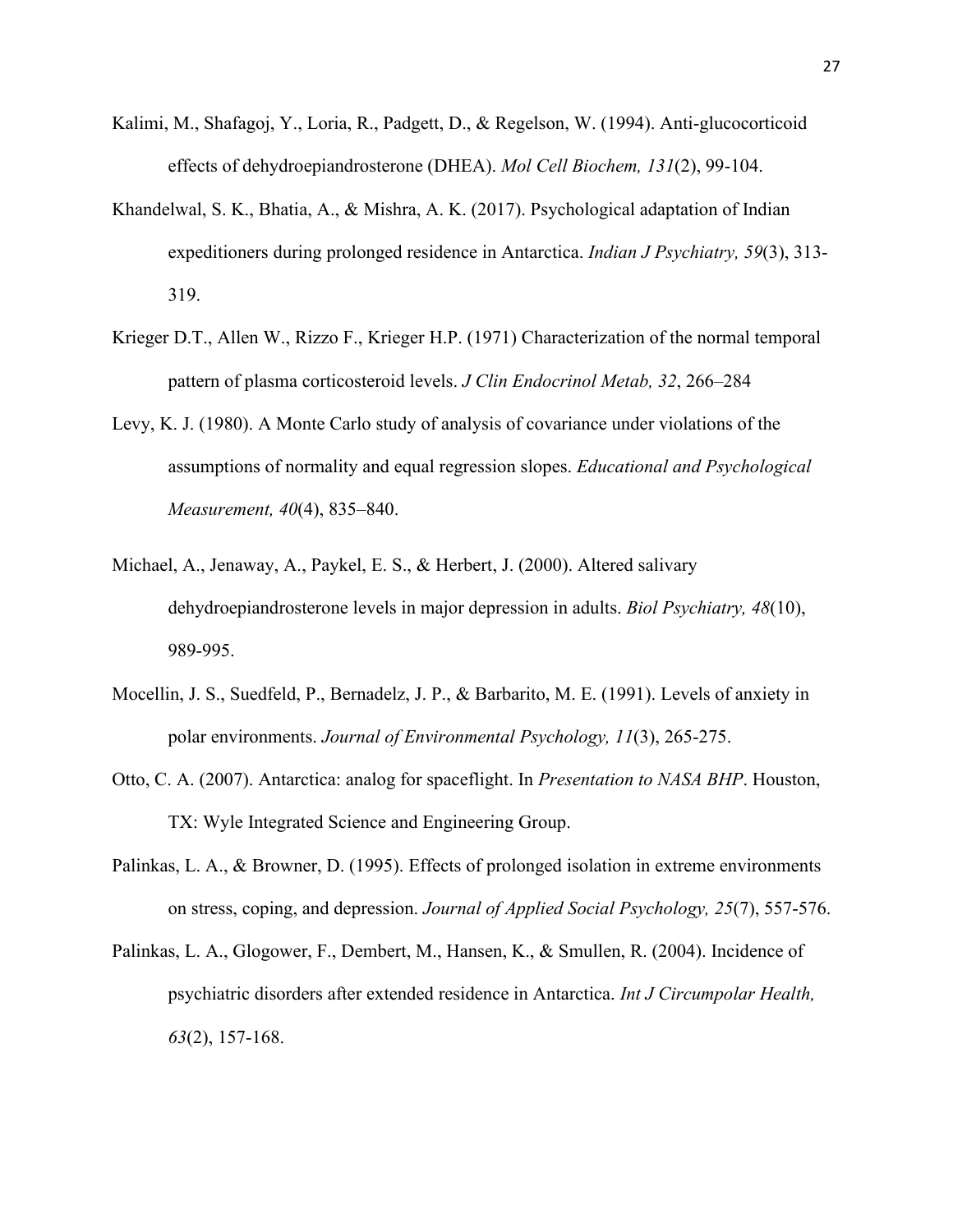- Palinkas, L. A., & Houseal, M. (2000). Stages of change in mood and behavior during a winter in Antarctica. *Environment and Behavior, 32*(1), 128-141.
- Palinkas, L. A., Reed, H. L., Reedy, K. R., Do, N. V., Case, H. S., & Finney, N. S. (2001). Circannual pattern of hypothalamic–pituitary–thyroid (HPT) function and mood during extended antarctic residence. *Psychoneuroendocrinology, 26*(4), 421-431.
- Palinkas, L. A., Reedy, K. R., Shepanek, M., Smith, M., Anghel, M., Steel, G. D., Reeves, D., Case, H. S., Do, N. H., & Reed, H. L. (2007). Environmental influences on hypothalamic-pituitary-thyroid function and behavior in Antarctica. *Physiol Behav, 92(5)*, 790-799.
- Palinkas, L. A., & Suedfeld, P. (2008). Psychological effects of polar expeditions. *Lancet, 371*(9607), 153-163.
- Reed, H. L., Reedy, K. R., Palinkas, L. A., Van Do, N., Finney, N. S., Case, H. S., LeMar, H. J., & Thomas, J. (2001). Impairment in cognitive and exercise performance during prolonged antarctic residence: effect of thyroxine supplementation in the polar triiodothyronine syndrome. *J Clin Endocrinol Metab, 86*(1), 110-116.
- Reiss, S. & McNally, R.J. (1985). Expectancy model of fear. In: Reiss S, Bootzin RR, editors. Theoretical issues in behavior therapy. San Diego, CA: Academic Press; pp. 107– 121.
- Ritsher, J. B., Kanas, N. A., Ihle, E. C., & Saylor, S. A. (2007). Psychological adaptation and salutogenesis in space: Lessons from a series of studies. *Acta Astronautica, 60*(4), 336- 340.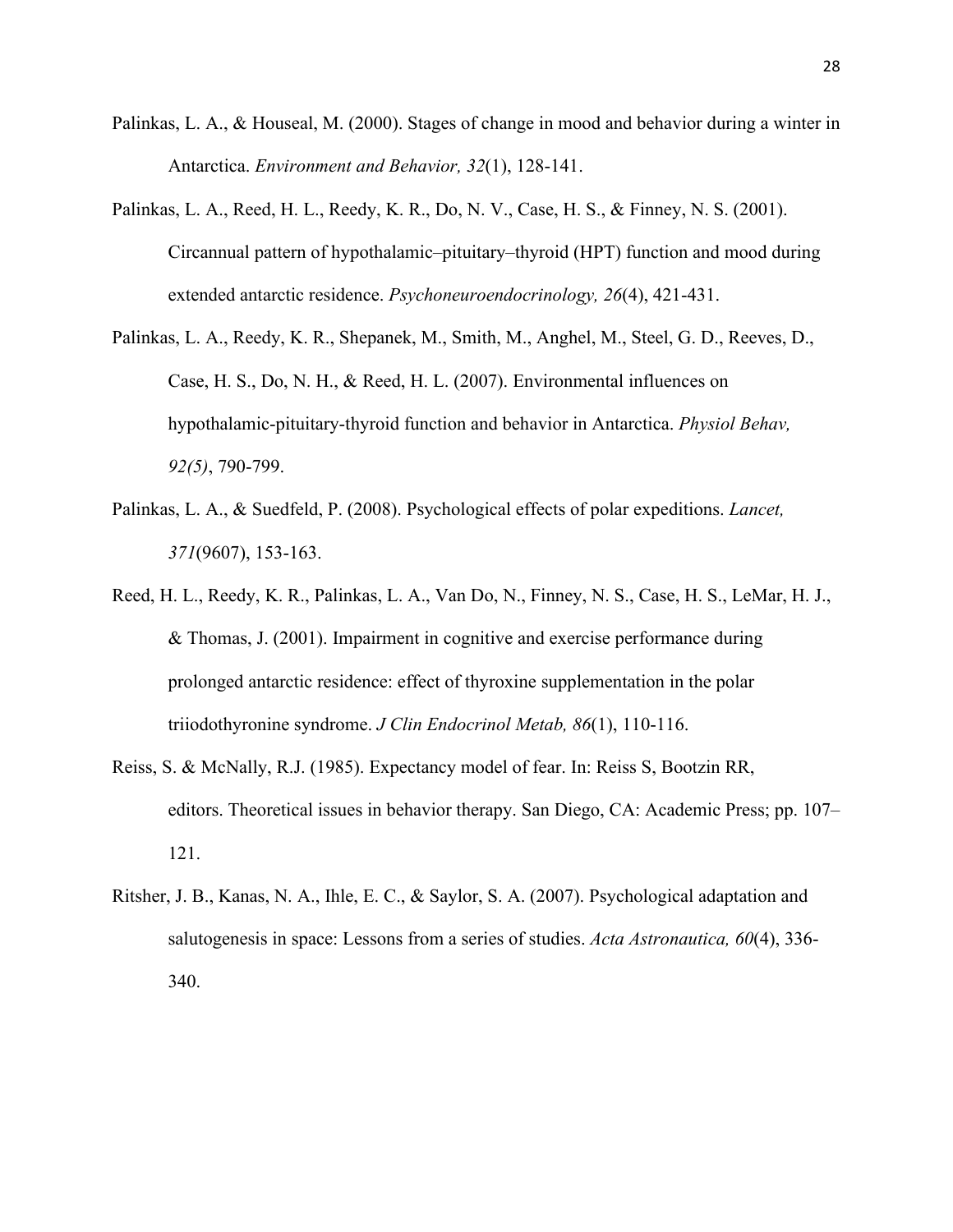- Rodway, G. W., Hoffman, L. A., & Sanders, M. H. (2004). High-altitude-related disorders--Part II: prevention, special populations, and chronic medical conditions. *Heart Lung, 33*(1), 3- 12.
- Roth, W. T., Gomolla, A., Meuret, A. E., Alpers, G. W., Handke, E. M., & Wilhelm, F. H. (2002). High altitudes, anxiety, and panic attacks: is there a relationship? *Depress Anxiety, 16*(2), 51-58.
- Sandal, G. M., van deVijver, F. J. R., & Smith, N. (2018). Psychological hibernation in Antarctica. *Front Psychol, 9*, 2235.
- Schmidt, N.B., Zvolensky, M.J. & Maner, J.K. (2006). Anxiety sensitivity: Prospective prediction of panic attacks and Axis I pathology. *Journal of Psychiatric Research, 40,* 691-699
- Simons, J. S., & Gaher, R. M. (2005). The Distress Tolerance Scale: Development and validation of a self-report measure. *Motivation and Emotion, 29*(2), 83-102.
- Slack, K. J., Shea, C., Leveton, L. B., Whitmire, A. M., & Schmidt, L. L. (2009). Risk of behavioral psychiatric conditions. In J. C. McPhee & J. B. Charles (Eds.), *Human health and performance risks of space exploration missions.* (pp. 3-44). Houston, TX: Lyndon B. Johnson Space Center.
- Smith, N., Kinnafick, F., & Saunders, B. (2017). Coping strategies used during an extreme Antarctic expedition. *Journal of Human Performance in Extreme Environments, 13*(1).
- Strange, R., & Klein, W. (1974). Emotional and social adjustment of recent US winter-over parties in isolated Antarctic stations. In O. G. Edholm & E. K. E. Gunderson (Eds.), *Polar human biology: The proceedings of the SCAR/IUPS/IUBS symposium on human*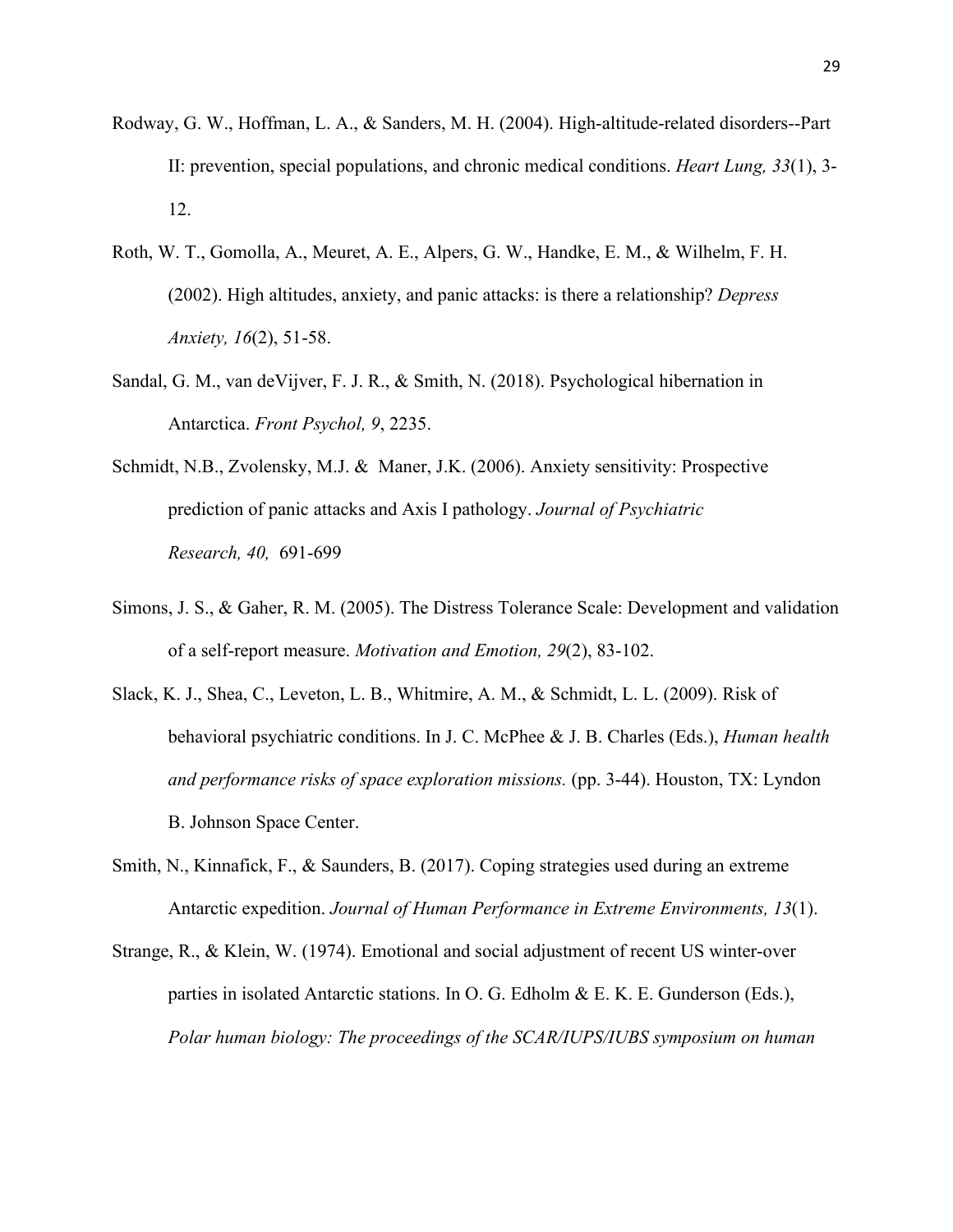*biology and medicine in the Antarctic* (pp. 410-416). Chicago, IL: Year Book Medical Publications.

- Stuster, J., Bachelard, C., & Suedfeld, P. (2000). The relative importance of behavioral issues during long-duration ICE missions. *Aviat Space Environ Med, 71*(9 Suppl), A17-25.
- Taylor, S., Zvolensky, M. J., Cox, B. J., Deacon, B., Heimberg, R. G., Ledley, D. R., Abramowitz, J. S., Holaway, R. M., Sandin, B., Stewart, S. H., Coles, M., Eng, W., Daly, E. S., Arrindell, W. A., Bouvard, M., & Cardenas, S. J. (2007). Robust dimensions of anxiety sensitivity: development and initial validation of the Anxiety Sensitivity Index-3. *Psychol Assess, 19*(2), 176-188.
- Weiss, K., Suedfeld, P., Steel, G. D., & Tanaka, M. (2000). Psychological adjustment during three Japanese Antarctic research expeditions. *Environment and Behavior, 32*(1), 142- 156.
- Weiss, N. H., Gratz, K. L., & Lavender, J. M. (2015). Factor structure and initial validation of a multidimensional measure of difficulties in the regulation of positive emotions: The DERS-Positive. *Behav Modif, 39*(3), 431-453.
- Xu, C., Zhu, G., Xue, Q., Zhang, S., Du, G., Xi, Y., & Palinkas, L. A. (2003). Effect of the Antarctic environment on hormone levels and mood of Chinese expeditioners. *International journal of circumpolar health, 62*, 255-267.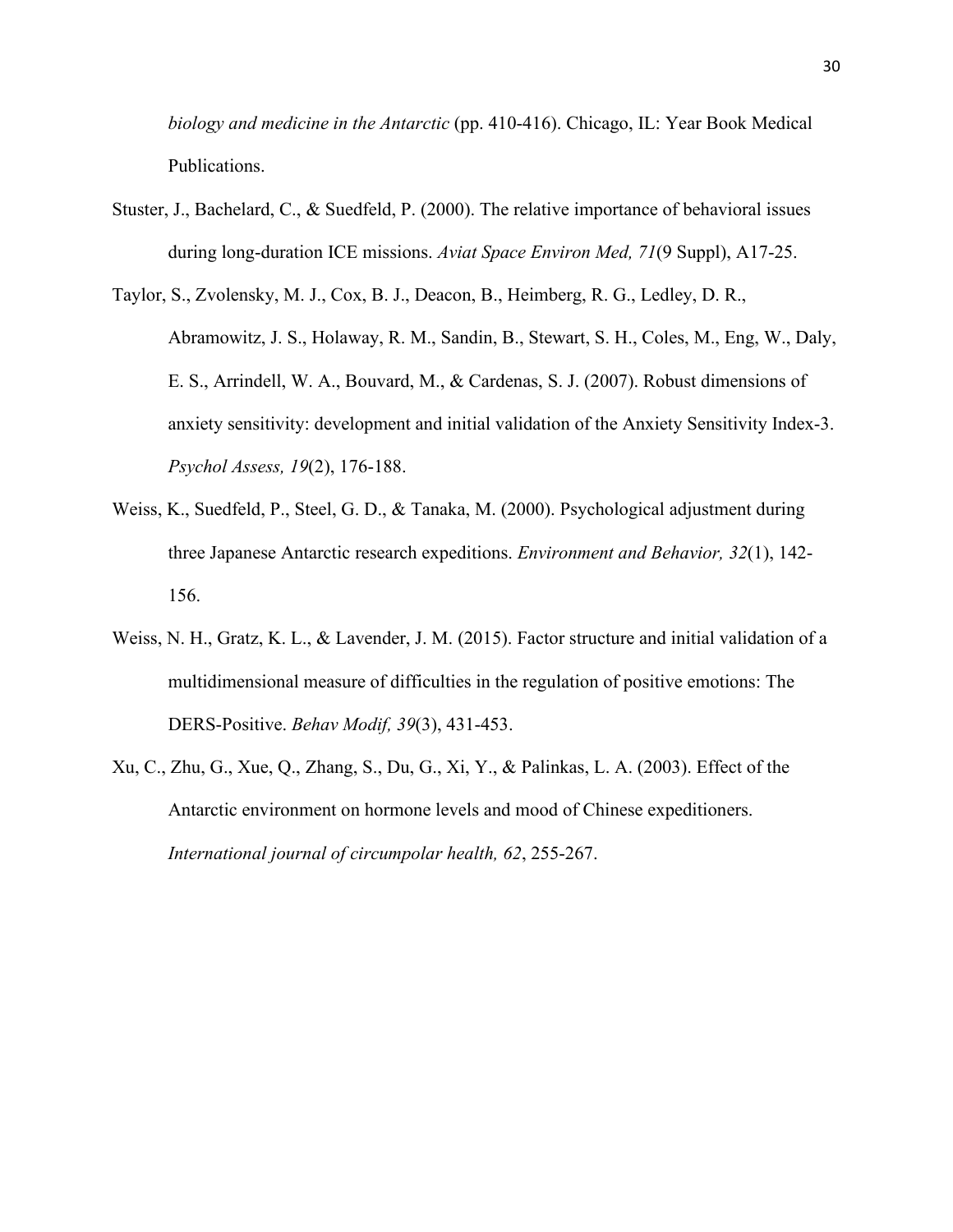| Sample Characteristics at each Antarctic Station and the Full Sample |  |  |
|----------------------------------------------------------------------|--|--|
|----------------------------------------------------------------------|--|--|

|                                        | McMurdo Station | South Pole Station | Full Sample    |  |
|----------------------------------------|-----------------|--------------------|----------------|--|
|                                        | $(n = 88)$      | $(n = 22)$         | $(N = 110)$    |  |
|                                        | $M(SD)/\% (n)$  | $M(SD)/\% (n)$     | $M(SD)/\% (n)$ |  |
| Age                                    | 38.8 (12.3)     | 33.1(9.4)          | 37.6(12.0)     |  |
| <b>Gender (Female)</b>                 | 23.9% (21)      | $4.5\%$ (1)        | $20\% (22)$    |  |
| Race                                   |                 |                    |                |  |
| White                                  | 94.3% (83)      | $95.5\% (21)$      | 94.5% (104)    |  |
| Asian                                  | $1.1\%$ (1)     | ---                | $.9\%$ (1)     |  |
| Latino                                 | $2.2\%$ (2)     |                    | $1.8\%$ (2)    |  |
| Mixed                                  | $1.1\%$ (1)     | ---                | $.9\%$ (1)     |  |
| Other                                  | $1.1\%$ (1)     |                    | $.9\%$ (1)     |  |
| Missing                                |                 | $4.5\%$ (1)        | $.9\%$ (1)     |  |
| <b>Ethnicity</b>                       |                 |                    |                |  |
| Hispanic                               | $4.5\%$ (4)     |                    | $3.6\%$ (4)    |  |
| Non-Hispanic                           | 95.5% (84)      | $95.5\% (21)$      | 95.5% (105)    |  |
| Missing                                | $---$           | $4.5\%$ (1)        | $.9\%$ (1)     |  |
| <b>Level of Education</b>              |                 |                    |                |  |
| High School                            | $8.0\%$ (7)     | $4.5\%$ (1)        | $7.3\%$ (8)    |  |
| Some College                           | $29.5\% (26)$   | $22.7\%$ (5)       | $28.2\%$ (31)  |  |
| Bachelor's degree                      | $50\%$ (44)     | $45.5\%$ (10)      | 49.1% (54)     |  |
| Advanced degree                        | $9.1\%$ (8)     | $22.7\%$ (5)       | $11.8\%$ (13)  |  |
| Other/Missing                          | $3.4\%$ (3)     | $4.5\%$ (1)        | $3.6\%$ (4)    |  |
| <b>Prior Ice Experience (Yes)</b>      | $64.8\%$ (57)   | $40.9\%$ (9)       | $60\% (66)$    |  |
| <b>Prior Military Experience (Yes)</b> | $20.5\%$ (18)   | $36.4\%$ (8)       | $24\% (26)$    |  |
| Days on ice before Baseline            | 71.0(73.0)      | 72.1(40.9)         | 71.2(67.8)     |  |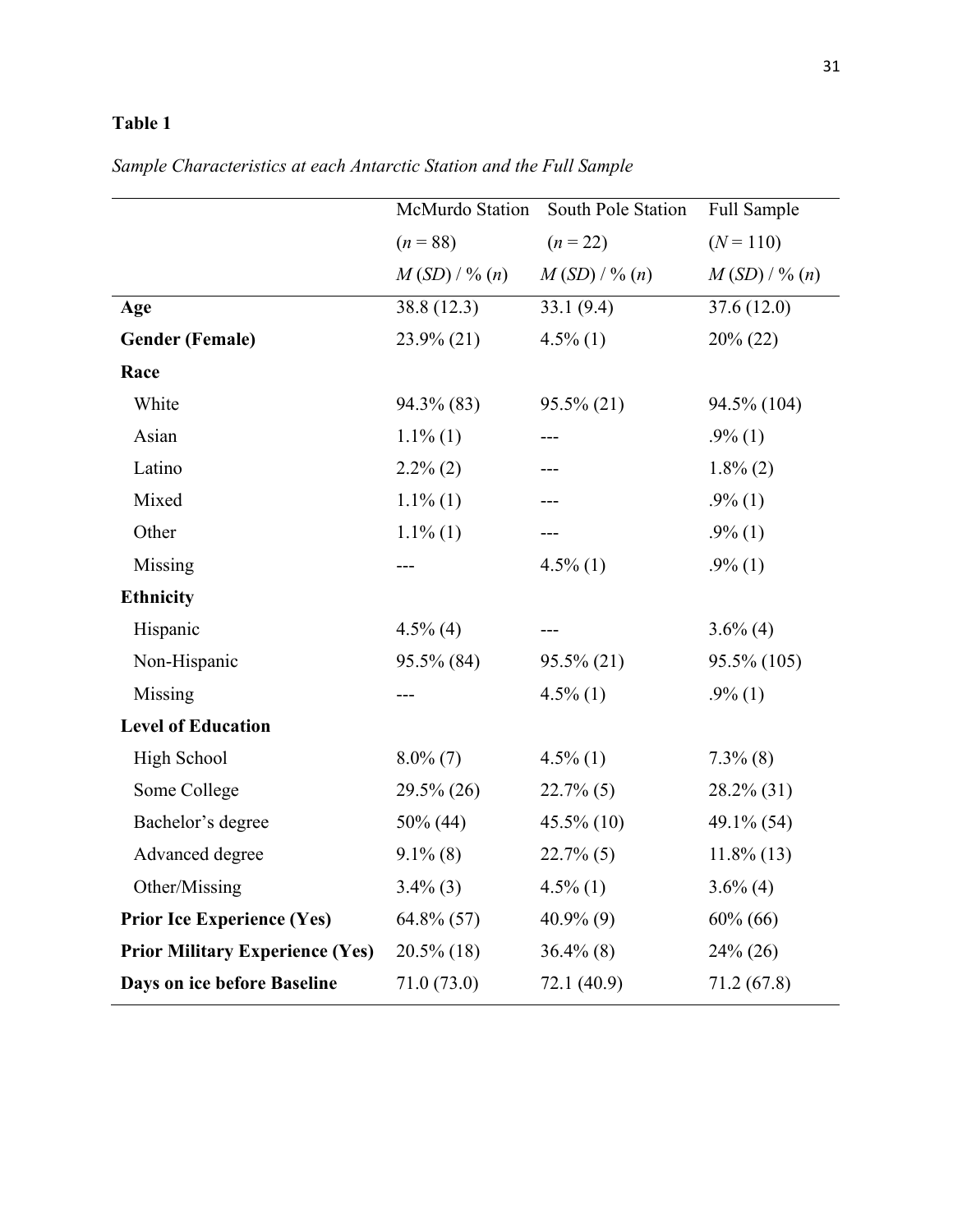| <b>Total Sessions Completed</b> | McMurdo            | South Pole         |
|---------------------------------|--------------------|--------------------|
|                                 | $n$ (% of station) | $n$ (% of station) |
| Baseline only                   | 6(7%)              | 2(9%)              |
| 1 month only                    | $1(1\%)$           | $0(0\%)$           |
| 2 months only                   | 14(16%)            | $0(0\%)$           |
| 3 months only                   | 13 (15%)           | $0(0\%)$           |
| 4 months only                   | $11(12.5\%)$       | 1(5%)              |
| 5 months only                   | 8(9%)              | $0(0\%)$           |
| 6 months only                   | 24 (27%)           | $0(0\%)$           |
| 7 months only                   | 11 (12.5%)         | $0(0\%)$           |
| 8 months only                   | $0(0\%)$           | 3(14%)             |
| 9 months                        | $0(0\%)$           | 16(72%)            |
| Total                           | 88                 | 22                 |

*Number of Assessments completed at McMurdo and South Pole Stations*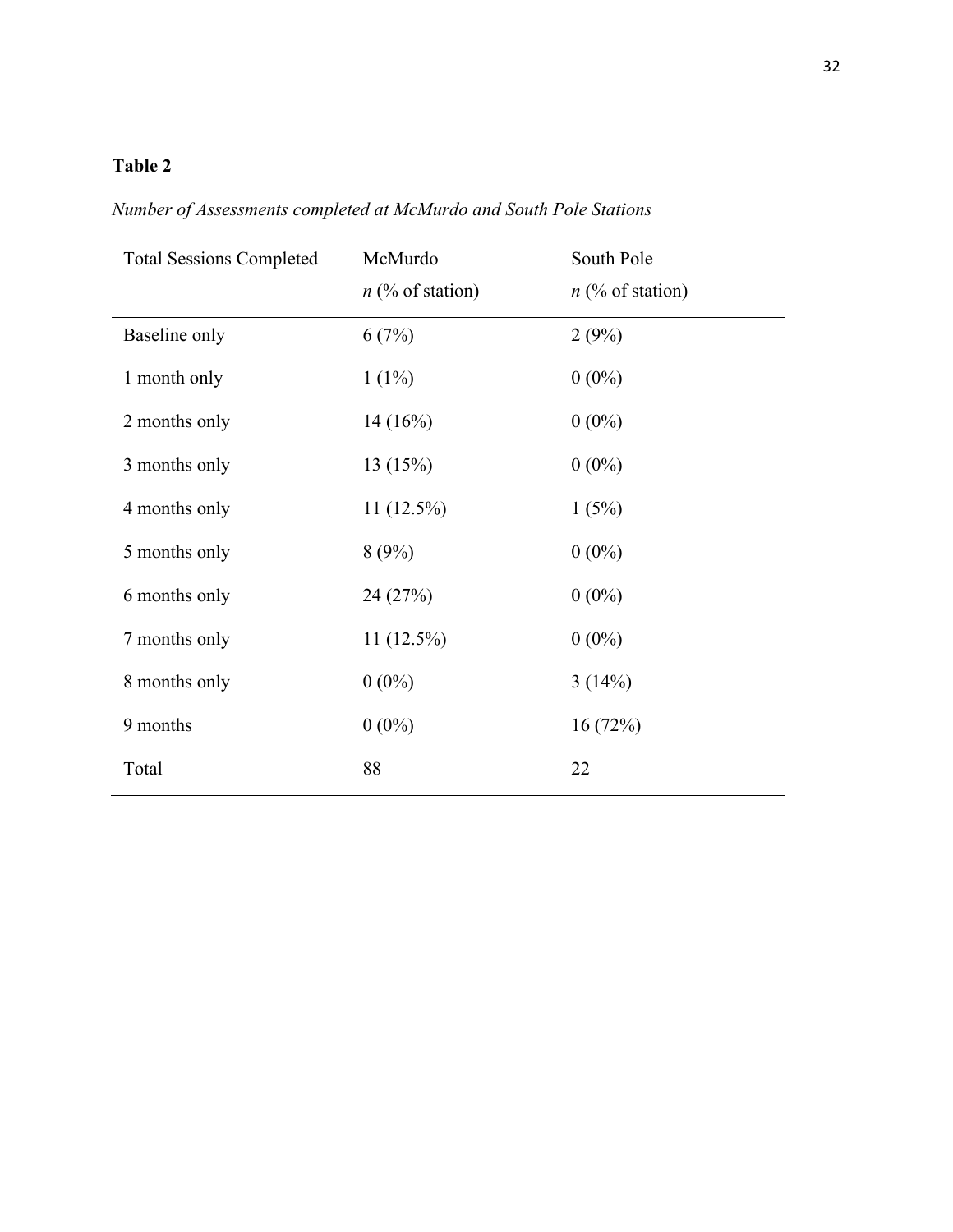*Means and Standard Deviations for Self-Report Measures at Both Stations and in the Full Sample x Month.* 

|                                    | <b>Baseline</b> | Month 1       | Month 2       | Month 3       | Month 4       | Month 5       | Month 6       | Month 7       | Month 8       | <b>End of Study</b> |
|------------------------------------|-----------------|---------------|---------------|---------------|---------------|---------------|---------------|---------------|---------------|---------------------|
|                                    | $(N=110)$       | $(N=103)$     | $(N=89)$      | $(N=76)$      | $(N=64)$      | $(N=56)$      | $(N=30)$      | $(N=19)$      | $(N=14)$      | $(N=98)$            |
|                                    | McMurdo         | McMurdo       | McMurdo       | McMurdo       | McMurdo       | McMurdo       | McMurdo       | McMurdo       | McMurdo       | McMurdo             |
|                                    | $n = 88$        | $n = 82$      | $n = 68$      | $n = 56$      | $n = 44$      | $n = 36$      | $n=11$        | $n=0$         | $n=0$         | $n = 79$            |
| M(SD)                              | South Pole      | South Pole    | South Pole    | South Pole    | South Pole    | South Pole    | South Pole    | South Pole    | South Pole    | South Pole          |
|                                    | $n = 22$        | $n = 21$      | $n = 21$      | $n = 20$      | $n = 20$      | $n = 20$      | $n=19$        | $n=19$        | $n = 14$      | $n=19$              |
| <b>Mental Health Checklist</b>     |                 |               |               |               |               |               |               |               |               |                     |
| Positive Adaptation                |                 |               |               |               |               |               |               |               |               |                     |
| McMurdo                            | 80.69 (16.51)   | 74.15 (15.44) | 69.54 (15.18) | 69.75 (18.24) | 66.20 (18.92) | 64.58 (20.78) | 63.64 (24.86) | $---$         |               | 63.39 (18.85)       |
| South Pole                         | 72.73 (16.31)   | 68.57 (21.06) | 68.43 (20.82) | 63.70 (21.87) | 64.75 (23.82) | 62.60(21.37)  | 64.47 (24.64) | 60.05(24.75)  | 66.07(27.81)  | 63.05(25.25)        |
| Full Sample                        | 79.10 (16.71)   | 73.01 (16.77) | 69.28 (16.56) | 67.42 (19.24) | 65.75 (20.40) | 63.88 (20.82) | 64.17 (24.29) | $--$          |               | 63.33(20.10)        |
| Poor Self-Regulation               |                 |               |               |               |               |               |               |               |               |                     |
| McMurdo                            | 16.16(7.93)     | 18.93 (8.95)  | 19.16(8.23)   | 17.75(8.28)   | 17.95(9.36)   | 18.61(9.26)   | 18.64 (5.90)  | $--$          |               | 19.96 (10.53)       |
| South Pole                         | 13.46 (4.39)    | 12.43(3.79)   | 12.71(3.27)   | 13.65(4.82)   | 13.60(4.57)   | 14.75(5.36)   | 14.21(6.23)   | 13.84 (5.88)  | 16.07(6.46)   | 14.95(6.74)         |
| Full Sample                        | 15.62(7.42)     | 17.60(8.57)   | 17.64(7.85)   | 16.67(7.71)   | 16.59(8.38)   | 17.23(8.25)   | 15.83 (6.39)  | $--$          |               | 18.99 (10.07)       |
| Anxious Apprehension               |                 |               |               |               |               |               |               |               |               |                     |
| McMurdo                            | 10.99(6.63)     | 11.77(5.99)   | 11.43(6.14)   | 10.61(5.67)   | 9.68(5.21)    | 10.19(5.53)   | 10.55(5.73)   | $\sim$ $\sim$ |               | 11.80(7.18)         |
| South Pole                         | 8.68(3.85)      | 6.62(2.38)    | 7.48(3.08)    | 6.50(2.97)    | 6.70(2.41)    | 7.30(3.25)    | 6.84(3.06)    | 6.84(3.42)    | 7.71(3.34)    | 7.74(3.71)          |
| Full Sample                        | 10.53(6.39)     | 10.72(5.83)   | 10.49(5.81)   | 9.53(5.40)    | 8.75(4.71)    | 9.16(5.01)    | 8.20(4.52)    | $---$         | $\frac{1}{2}$ | 11.01(6.83)         |
| <b>Physical Symptoms Checklist</b> |                 |               |               |               |               |               |               |               |               |                     |
| McMurdo                            | 33.15 (24.16)   | 39.99 (29.16) | 36.88 (27.81) | 34.46 (22.07) | 35.43 (26.78) | 33.25 (24.55) | 27.55 (16.27) | $---$         | $---$         | 39.06 (28.25)       |
| South Pole                         | 31.23 (24.55)   | 27.24 (21.30) | 28.95 (19.54) | 32.45 (25.34) | 31.85 (25.07) | 32.60 (23.89) | 33.26 (24.72) | 36.21 (30.60) | 33.57 (26.13) | 27.21 (27.05)       |
| Full Sample                        | 32.76 (24.14)   | 37.39 (28.12) | 35.01 (26.21) | 33.93 (22.82) | 34.31 (26.11) | 33.02 (24.10) | 31.17 (21.87) | $---$         |               | 36.77 (28.36)       |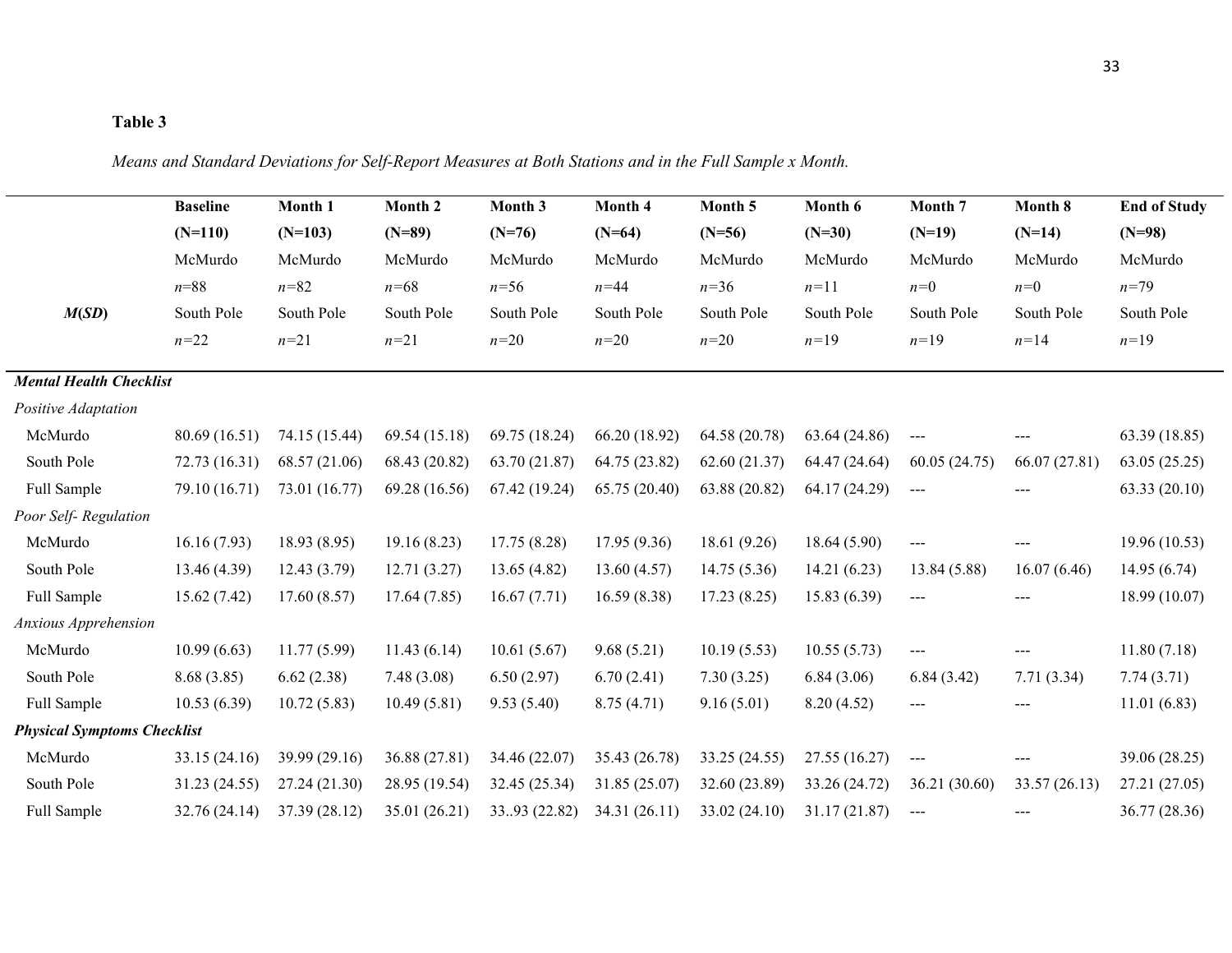| <b>State Positive Emotion Regulation</b> |             |             |            |             |            |            |             |            |             |            |
|------------------------------------------|-------------|-------------|------------|-------------|------------|------------|-------------|------------|-------------|------------|
| Dampening                                | 1.17 (1.16) | 1.02 (1.03) | .94(1.08)  | .82(.86)    | .86(.91)   | .84(.95)   | .60(.62)    | .47 (.70)  | .50(.76)    | .77(0.89)  |
| Savoring                                 | 2.56(.97)   | 2.58(.95)   | 2.35(.94)  | 2.33(.99)   | 2.44(0.92) | 2.27(1.00) | 2.07(1.02)  | 2.26(.81)  | 2.57(.94)   | 2.22(1.15) |
| Reappraisal                              | 1.60(1.09)  | 1.32(1.06)  | 1.17(0.96) | 1.13(0.89)  | 1.19(1.05) | 1.00(.85)  | .77(0.90)   | .74(.73)   | .79(.70)    | 1.12(1.01) |
| Self-focused                             | 2.00(1.01)  | 2.07(1.05)  | 1.93(0.94) | 1.93 (1.06) | 2.02(1.00) | 1.79(1.06) | 1.83 (1.09) | 1.74(0.99) | 1.71 (1.14) | 1.83(1.03) |
| rumination                               |             |             |            |             |            |            |             |            |             |            |
| Suppression                              | .77(0.96)   | .91(1.02)   | .92(.76)   | .86(.81)    | .84(.82)   | 1.04(.85)  | .73(.79)    | .79(0.71)  | .71(0.73)   | .84(.96)   |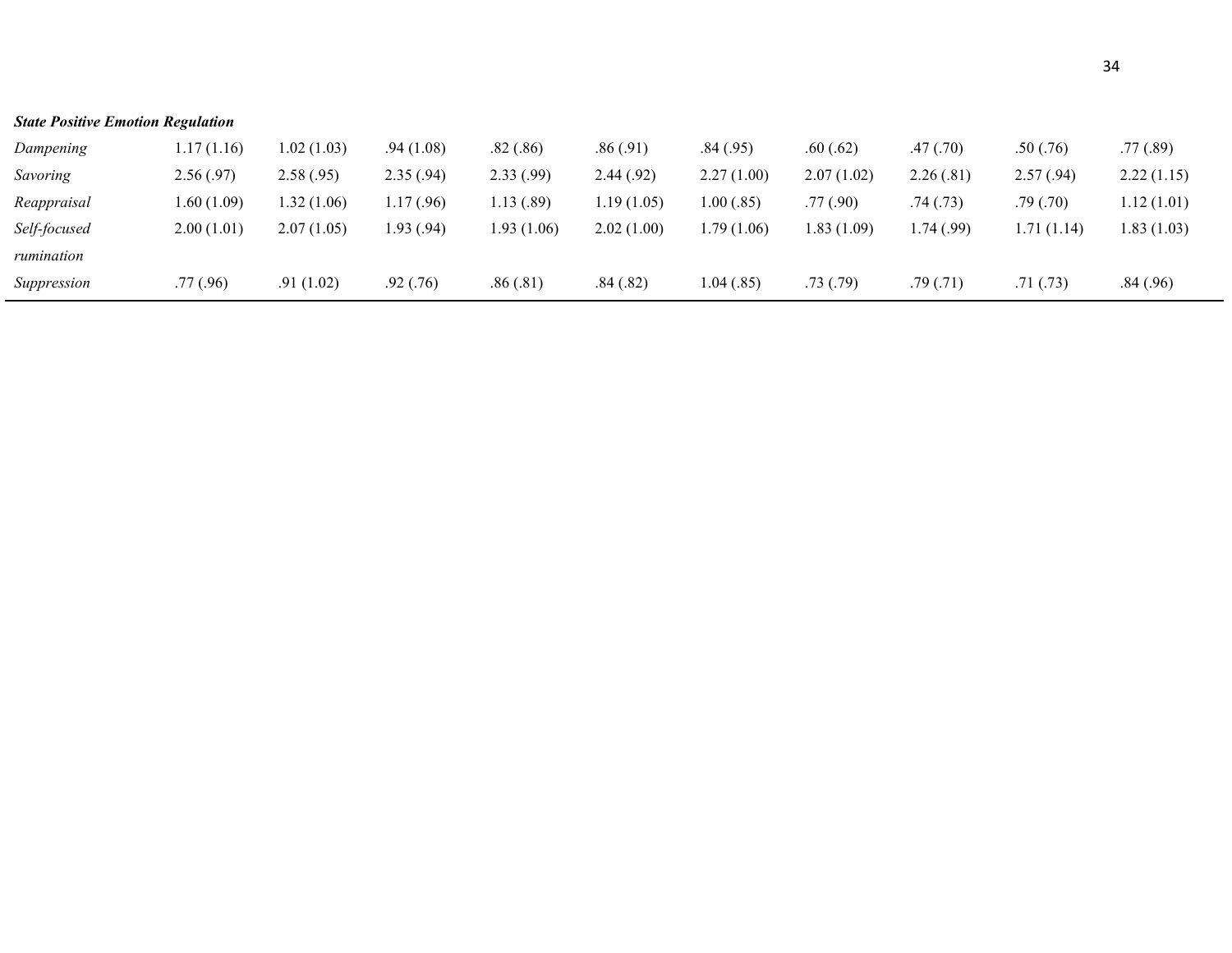*Means and Standard Deviations for Stress Biomarkers at Both Stations and in the Full Sample x Month.*

|                     | <b>Baseline</b> | Month 1       | Month 2       | Month 3       | Month 4      | Month 5       | Month 6       | Month 7    | Month 8    | <b>End of Study</b> |
|---------------------|-----------------|---------------|---------------|---------------|--------------|---------------|---------------|------------|------------|---------------------|
|                     | $(N=106)$       | $(N=101)$     | $(N=89)$      | $(N=71)$      | $(N=60)$     | $(N=48)$      | $(N=28)$      | $(N=19)$   | $(N=17)$   | $(N=95)$            |
|                     | McMurdo         | McMurdo       | McMurdo       | McMurdo       | McMurdo      | McMurdo       | McMurdo       | McMurdo    | McMurdo    | McMurdo             |
|                     | $n = 86$        | $n = 81$      | $n = 69$      | $n = 51$      | $n=40$       | $n = 29$      | $n=9$         | $n=0$      | $n=0$      | $n = 76$            |
| M(SD)               | South Pole      | South Pole    | South Pole    | South Pole    | South Pole   | South Pole    | South Pole    | South Pole | South Pole | South Pole          |
|                     | $n=20$          | $n = 20$      | $n=20$        | $n=20$        | $n=20$       | $n=19$        | $n=19$        | $n=19$     | $n=17$     | $n=19$              |
| <b>Biomarkers</b>   |                 |               |               |               |              |               |               |            |            |                     |
| Cortisol            |                 |               |               |               |              |               |               |            |            |                     |
| McMurdo             | 4016.60         | 4015.29       | 4267.74       | 3941.21       | 3837.41      | 4129.40       | 3768.22       | $---$      |            | 4737.43             |
|                     | (3131.40)       | (4196.98)     | (4135.79)     | (2676.70)     | (1524.94)    | (1748.37)     | (1496.32)     |            |            | (3849.19)           |
| South Pole          | 3843.13         | 2904.66       | 2647.81       | 2718.33       | 2700.92      | 2691.66       | 2757.95       | 2757.95    | 3508.44    | 3325.56             |
|                     | (1832.52)       | (1394.87)     | (1294.88)     | (1270.72)     | (1300.73)    | (1444.03)     | (1692.35)     | (1692.35)  | (2478.28)  | (1502.34)           |
| Full Sample         | 3983.87         | 3795.37       | 3903.71       | 3597.03       | 3458.58      | 3548.19       | 3082.68       | ---        | ---        | 3816.26             |
|                     | (2924.08)       | (3828.74)     | (3747.23)     | (2494.97)     | (1540.74)    | (1766.01)     | (1674.40)     |            |            | (2564.58)           |
| <b>DHEA</b>         |                 |               |               |               |              |               |               |            |            |                     |
| McMurdo             | 206.24          | 234.32        | 216.60        | 229.72        | 210.18       | 184.58        | 241.72        | $---$      |            | 224.18              |
|                     | (142.90)        | (237.98)      | (145.54)      | (160.64)      | (147.21)     | (120.27)      | (182.05)      |            |            | (149.14)            |
| South Pole          | 219.46          | 183.02        | 164.59        | 189.66        | 183.20       | 174.19        | 171.45        | 169.96     | 180.10     | 192.94              |
|                     | (78.83)         | (81.89)       | (67.43)       | (1270.72)     | (96.19)      | (90.69)       | (73.30)       | (68.37)    | (98.37)    | (86.70)             |
| Full Sample         | 208.76          | 224.06        | 204.78        | 218.43        | 200.85       | 180.46        | 195.04        | $---$      | ---        | 217.87              |
|                     | (132.87)        | (216.58)      | (133.23)      | (144.60)      | (132.22)     | (108.54)      | (120.50)      |            |            | (138.97)            |
| DHEA/Cortisol Ratio |                 |               |               |               |              |               |               |            |            |                     |
| McMurdo             | 25.37(20.45)    | 29.66 (53.16) | 33.87 (67.31) | 29.24 (45.84) | 26.75(21.45) | 33.56 (28.17) | 22.08 (15.67) | $---$      | ---        | 29.88 (43.71)       |